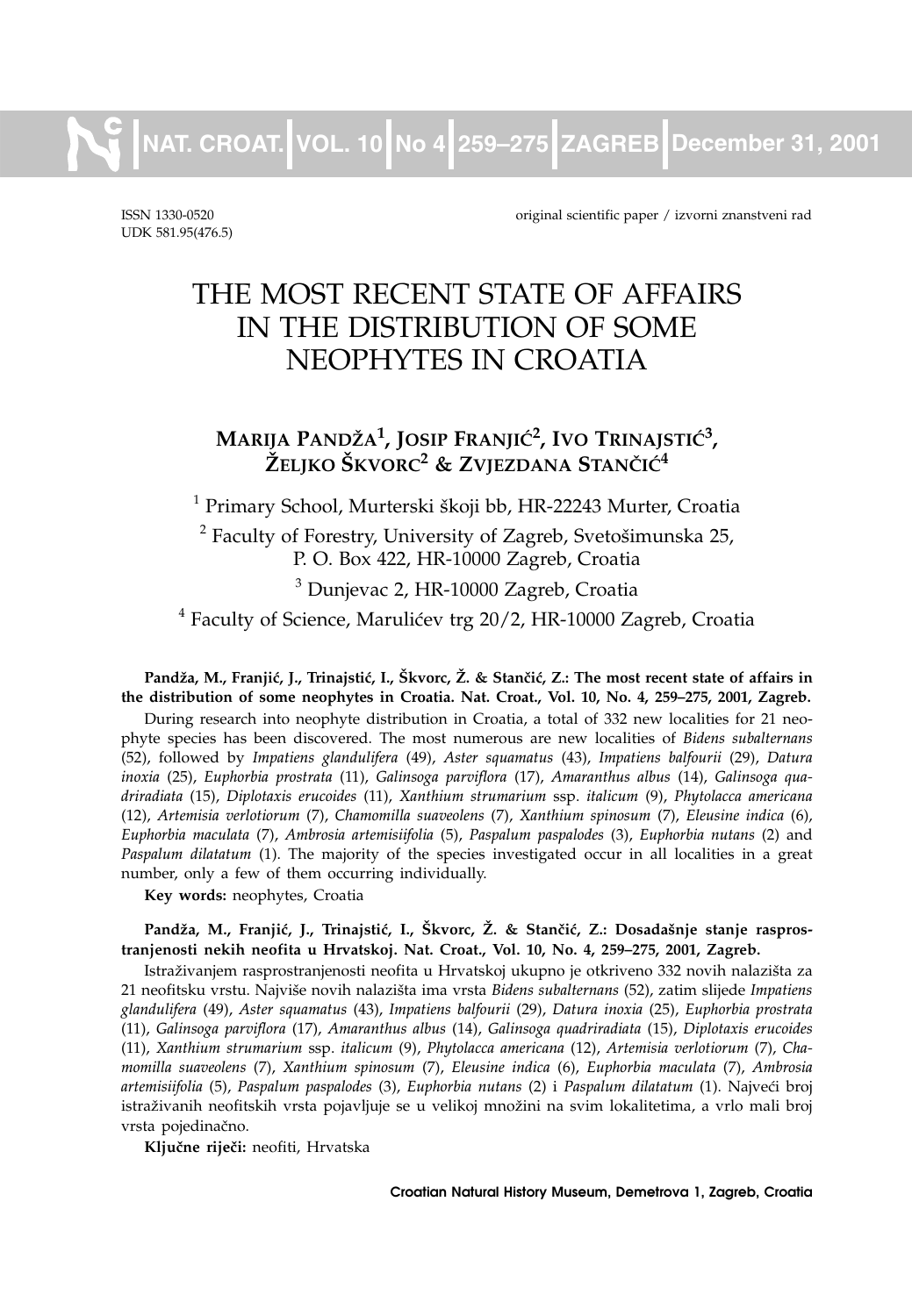#### INTRODUCTION

Research into neophytes done so far was most frequently limited to the monitoring of one species or a small number of species only, and was often carried out in an incidental manner, so that today there is no comprehensive work in which the state of a greater number of neophytes in one locality can be seen. This work is an endeavour to analyse the species spread through the mediation of man (anthropochoriously) from other phytogeographical areas and that has become established in anthropogenic, primarily weed-ruderal, vegetation. Anthropogenic flora is strongly affected by human activity in general. In the  $19<sup>th</sup>$  and  $20<sup>th</sup>$  centuries, in Croatia and neighbouring countries, human migration was very pronounced and the plants from various parts of the world were brought into this region. For this reason, the region is very rich in neophytes, especially those originating from Asia (asiaticoneophytes) and North and South America (americanoneophytes, americano-neotophytes), (cf. TRINAJSTIĆ 1975; 1977).

Recently some neophytes have been spreading vigorously all over Croatia and there are many works dealing with their distribution as well as various indicators of the characters of their expansion in the coastal region (ILIJANIC *et al.*, 1991; FRA-NJIĆ, 1993; TRINAJSTIĆ et al., 1993; PANDŽA & STANČIĆ, 1999). The dispersal of neophytes has been very vigorous in the last few years, and of some of them for decades, and during that time they have very often displaced the autochthonous vegetation. Most endangered are ruderal and weed vegetation, which are unable to resist such rapidly spreading neophytes. For instance, the ragweed (*Ambrosia artemisiifolia*) is so frequent in the lowlands of Croatia that it is displacing all autochthonous weed species, which simply have no response to its expansion and cannot compete with it. This species was very rare in the coastal region and on the islands, but in the last few years it began to spread considerably there, too. Therefore, on this occasion its distribution will be discussed in the Mediterranean region only, while for the inland part of Croatia, with the exception of mountainous and hilly regions, it can be said this species is very generally spread. A similar situation exists with respect to *Galinsoga parviflora*, which requires habitats of better quality and richer in nutritives than the ragweed, and which in the Mediterranean region also is a rarity. Its congenial species *G. quadriradiata* is even more demanding in respect to habitat, and it is rare not only in the Mediterranean region but in the Croatian hinterland, too. *Echinocystis lobata* and *Reynoutria japonica* are also species generally spread in inland Croatia while in the Mediterranean region they are very rare. *Datura inoxia* is spread equally in the inland and in the Mediterranean regions, although there are some indications that in the inland region it is spread anthropogenically from the Mediterranean region (cf. FRANJIC, 1993). Some species occur in the Mediterranean and sub-Mediterranean regions only, while in the inland region they do not exist at all, such as *Amaranthus albus*, *Aster squamatus*, *Bidens subalternans*, *Diplotaxis erucoides, Euphorbia prostrata, Paspalum dilatatum, P. paspalodes, Xanthium spinosum, X. strumarium* ssp. *italicum*. Most often these species originate from the warm regions of South America and the West Mediterranean, so it is not expected that they will spread in Croatia.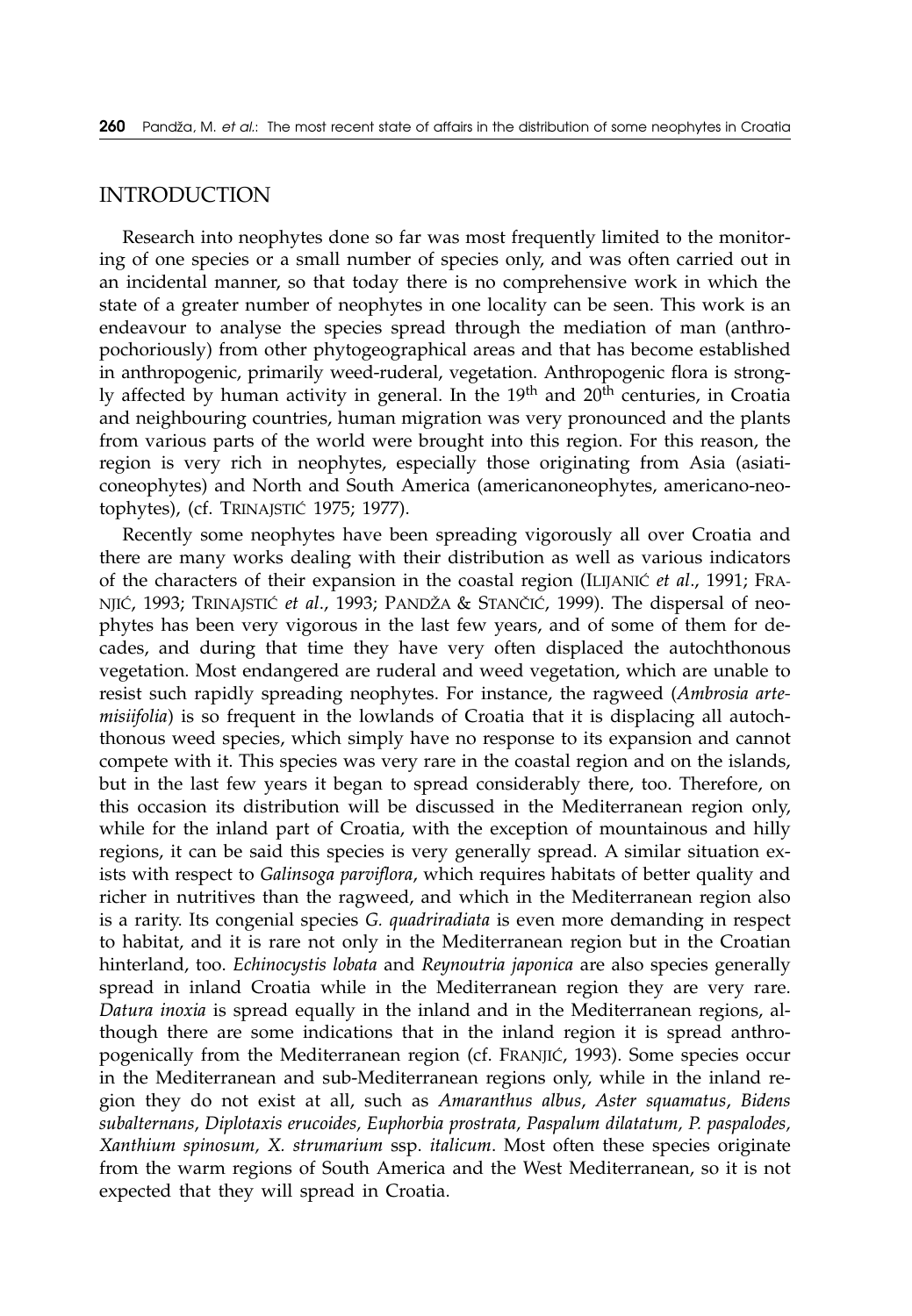### THE MOST RECENT STATE OF AFFAIRS IN THE DISTRIBUTION AND NEW LOCALITIES OF NEOPHYTES INVESTIGATED IN CROATIA

For greater accessibility in the survey, all researched neophyte species investigated are presented in alphabetic order, an indication being given of literature sources for their localities known so far. The distribution of some neophytes (*Ambrosia artemisiifolia* and *Galinsoga parviflora)* is shown for the Croatian littoral only, and not for the inland part of Croatia where it can be said that these species are generally spread and common. The localities of the species *Echinocysti*s *lobata* and *Reynoutria japonica,* also investigated, are not presented either, because in the Croatian hinterland they are almost generally spread while in the littoral they are not known at all (*E. lobata*) or are very rare (*R*. *japonica*). A total of 332 new localities of 21 neophytic species has been discovered. The greatest number of new localities is for *Bidens subalternans* (52), then follow *Impatiens glandulifera* (49), *Aster squamatus* (43), *Impatiens balfourii* (29), *Datura inoxia* (25), *Euphorbia prostrata* (11), *Galinsoga parviflora* (17), *Amaranthus albus* (14), *Galinsoga quadriradiata* (15), *Diplotaxis erucoides* (11), *Xanthium strumarium* ssp. *italicum* (9), *Phytolacca americana* (12), *Artemisia verlotiorum* (7), *Chamomilla suaveolens* (7), *Xanthium spinosum* (7), *Eleusine indica* (6), *Euphorbia maculata* (7), *Ambrosia artemisiifolia* (5), *Paspalum paspalodes* (3), *Euphorbia nutans* (2) and *Paspalum dilatatum* (1). The majority of species occur in large numbers in all localities, while only few of them occur individually, which indicates the strong aggressiveness of the neophytes. Moreover, all species demonstrate a remarkable vitality, and damage or disease is rarely seen on them although some species are known to be carriers of certain diseases (cf. FRANJIC et al., 1998). For every new habitat the date of discovery, the site and the UTM coordinates are given (cf. NIKOLI] *et al*., 1998).

1. *Amaranthus albus* **L. (***Amaranthaceae***) –** originates from America (americanoneotophyte). In the Sibenik area, it has been reported for the Krka River area (MARKOVIĆ et al., 1990; 1993), the island of Svetac (ZI. PAVLETIĆ, 1978), the island of Palagruža (ZI. PAVLETIĆ, 1978a), Milna on the island of Brač (ŠTAMOL & MAR-KOVIĆ, 1985), the island of Hvar (TRINAJSTIĆ, 1993), the island of Zlarin (PANDŽA, 1998), in Lučica on the island of Kornat (PANDŽA & STANČIĆ, 1995) and in Betina on the island of Murter (PAND@A, 1998b). New localities are: Trogir (29. 10. 1999) along the road near the market (XJ01), Karlobag (29. 9. 1998) along the road next to the bus stop (WK03), Velike Vruje and Suha Punta on the island of Kornat (18. 7. 1996) in a trampled habitat between the houses and near the port (WJ24), Sv. Filip i Jakov (11. 9. 1998) in ruderal vegetation and in town's flower gardens (WJ36), the island of Žirje (2. 10. 1999) in Muna Cove and in the village (WJ53), Srima (30. 8. 2000) in a trampled habitat along the houses (WJ64), Zaton and Raslina (10. 9. 1998) along the road (WJ65), Rogoznica and Primošten (13. 10. 2000) in a trampled habitat along the houses (WJ72), Brodarica (15. 9. 1998) along the road (WJ73), Sibenik  $(10. 9. 1996)$  in Njivice along the track (WJ74). As it occurs on trampled sand soils and along roads in settlements, and individually, it does not yet constitute a danger.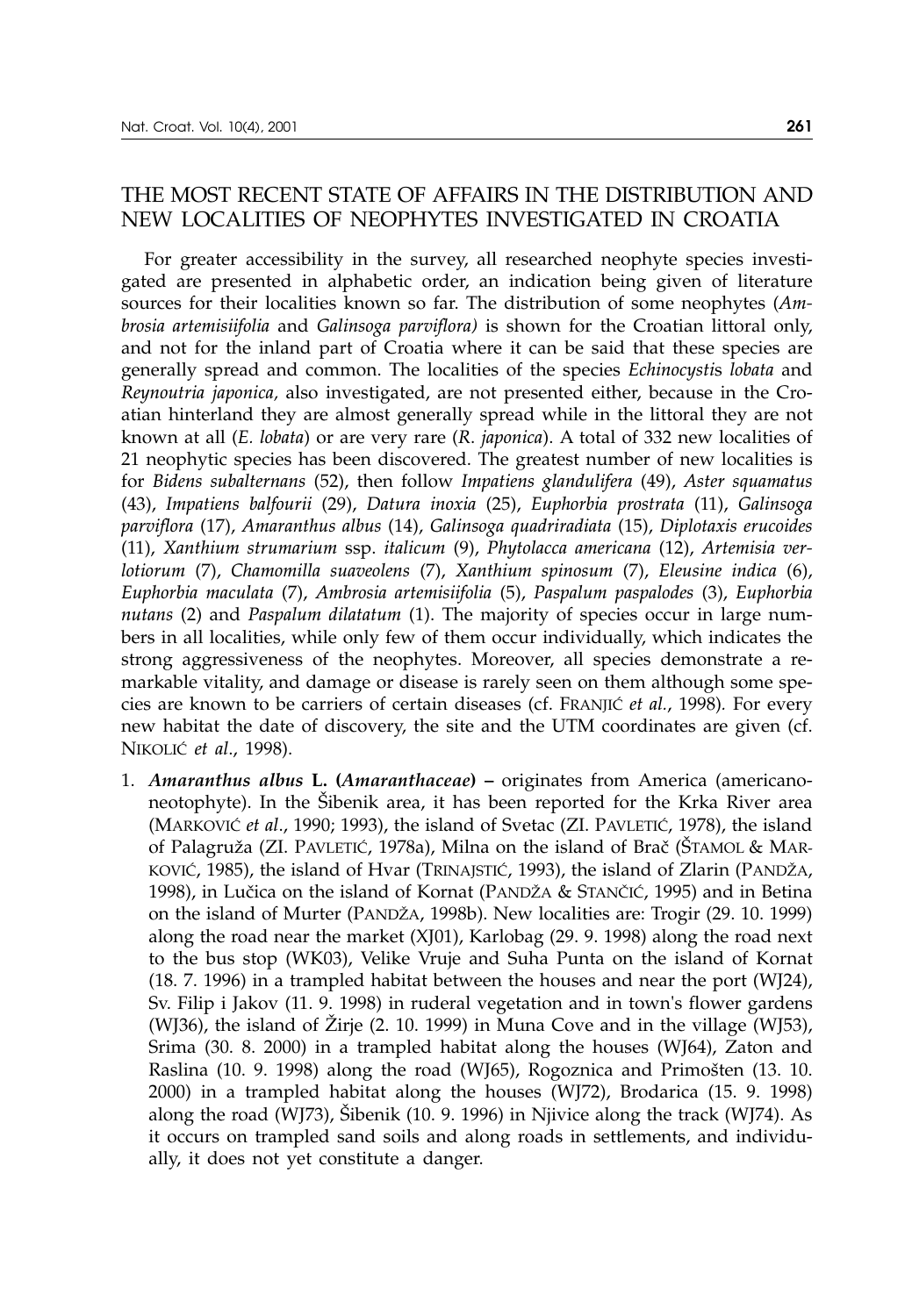- 2. *Ambrosia artemisiifolia* **L. (***Asteraceae***)** is a neophyte originating from North America. In the littoral area it is a rare species and does not constitute a danger. For the Šibenik area along the Krka River it has been reported by MARKOVIĆ et al. (1993), and for Milna on the island of Brač by ŠTAMOL & MARKOVIĆ (1985). New localities are: Murter (17. 10. 1999) in ruderal vegetation on Luke and in flower gardens (WJ45), Pakoštane (11. 9. 1998) on the shore in ruderal vegetation and in a flower garden (WJ46), Tisno (29. 8. 2000) in the flower gardens near the port (WJ54), Vodice (14. 7. 1999) along parks in flower gardens (WJ64), Zaton near Šibenik (10. 9. 1998) in flower gardens and along the road in ruderal vegetation (WJ65).
- 3. *Artemisia verlotiorum* **Lamotte (***Asteraceae***) –** is asiaticoneophyte first reported by MELZER (1980) for Poreč in Istria. In the inland part of Croatia, the first localities of this species were discovered on the banks of the Sava River downstream of Ključ, near Rugvica and Podsused, as well as near the railway station of Podsused MARKOVIĆ (1970). In December of 1990, it was found in Split in ruderal vegetation (ILIJANIĆ et al., 1991). Numerous new localities of this species are reported by SMITAL *et al*. (1998). The new localities are: Zadar (15. 10. 2000) next to the bus station in ruderal vegetation (WJ18), the wider area of Murter and Betina (23. 7. 1995) in ruderal vegetation and in flower gardens (WJ45), Jezera on the island of Murter (9. 9. 2000) in the marina flower garden (WJ54), Oklaj (5. 11. 2000) along the road around Osmenovac pool and in ruderal vegetation in the settlement (WJ86), Unešić (7. 6. 1998) in ruderal vegetation in the settlement (WJ94), Drniš (5. 11. 2000) in ruderal vegetation around the bus station (WJ95).
- 4. *Aster squamatus* **(Sprengel) Hieron. (***Asteraceae***)** originating from Central and South America, it was registered in Croatia for the first time in 1970 in the Neretva River valley near Ploče (cf. Hb I. TRINAJSTIĆ) and then by MELZER (1980) for Gradac. For the island of Mljet it was noted by REGULA-BEVILACQUA & JUR-KOVIĆ-BEVILACQUA (1980) and by REGULA-BEVILACQUA & ILIJANIĆ (1984). For the Krka River area it was reported by MARKOVIĆ et al. (1993), for Makarska by TRINAJSTIĆ et al. (1993), for Tarac (island of Kornat) by TRINAJSTIĆ (1996), for the wider area of Malostonski zaljev by JASPRICA & KOVAČIĆ (1997) and for the island of Zlarin by PANDŽA (1998). New localities are: Zaglav on the island of Dugi (7. 8. 1998) in flower gardens (WJ16), Zadar (29. 9. 1998) in ruderal vegetation (WJ18), Sukošan (2. 9. 1998) in settlements along the roads near the sea (WJ27), the island of Murter (autumn 1995) along the roads and in ruderal vegetation in Murter and Betina, the island of Tegina (WJ45), Pakoštane (11. 9. 1998) on the shore in ruderal vegetation (WJ46), the island of  $\check{Z}$ irje (3. 10. 1999) in Mikavica Cove as a part of ruderal vegetation (WJ53), Tribunj and Jezera (10. 9. 1998) in ruderal vegetation in the settlement (WJ54), Pirovac (29. 9. 1999) along the coast in the settlement (WJ55), Vodice and Srima (4. 10. 1996) by the sea around the marina and on many other places along the roads near the sea (WJ64), Raslina (10. 9. 1998) near the sea in settlement (WJ65), Rogoznica and Primošten (30. 7. 1997) in ruderal vegetation (WJ72), Brodarica and Grebaštica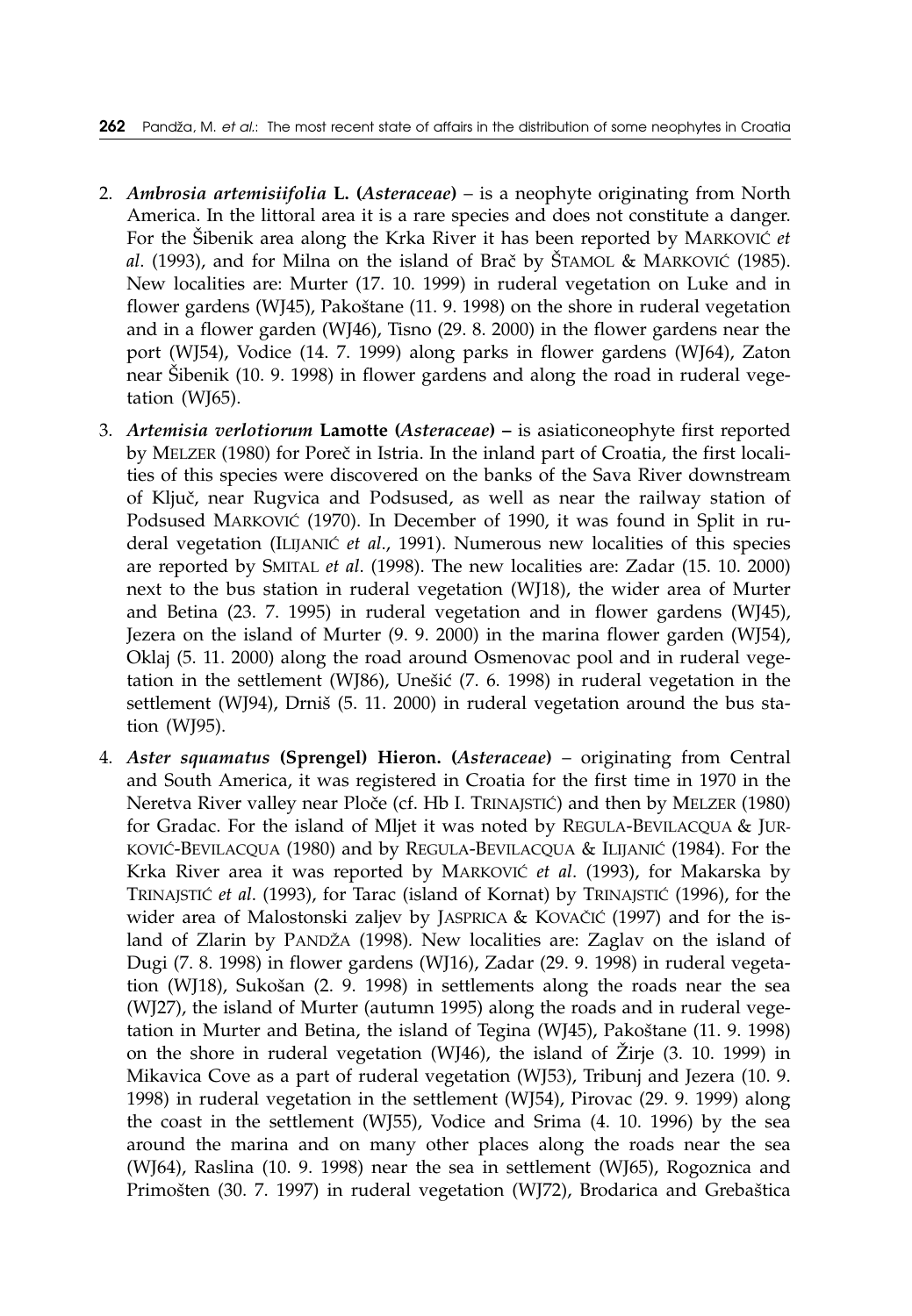in ruderal vegetation (BN62).

(20. 10. 2000) in settlements in ruderal vegetation (WJ73), the hotel complex *Solaris* (autumn 1991) around hotels *Ivan* and *Andrija* (WJ74), Šibenik (26. 10. 1996) in Crnica, Njivice along the roads and at the railway station (WJ74), Bilice near Šibenik (25. 9. 1998) along the roads in the settlement (WJ74), Seget Vranjica (16. 10. 1999) near the sea (WJ81), Makarska and Tučepi (4. 9. 1998) in the town, in ruderal vegetation (confirmed, XH69), Ploče (30. 10. 1999) the swamp area near the port of Ploče, near the bus station, in the settlement on grass-plots and ruderal areas (XH96), Rogač on the island of Šolta (autumn 1999) in ruderal vegetation in the settlement (XJ00), Trogir and surrounding areas, the island of  $\dot{C}$ iovo (16. 10. 1999) in ruderal vegetation around the hotel (XJ01), Kaštel Štafilić (10. 1999) in ruderal vegetation in the settlement (XJ02), Split (28. 10. 1999) along the road and on lawns in the town (XJ11), Split-Solin (30. 7. 1997) along the roads (XJ12), Krilo Jesenice, Podstrana, Stobreč, Supetar Jesenice (16. 10. 1999) by the sea  $(X|21)$ , Dugi Rat and Omiš  $(17. 10. 1999)$  by the sea and in ruderal vegetation in settlements (XJ31), Mimice (17. 10. 1999) by the sea and in the settlement along the road  $(X[41]$ , Baška Voda, Promajna and Brela  $(17. 10. 1999)$ near the lawns and in ruderal vegetation (XJ50), Dubrovnik-Brgat (31. 10. 1999)

5. *Bidens subalternans* **DC. (***Asteraceae***)** – originates from warm regions of South America. This is a species of markedly thermophilic character the migration of which is, therefore, limited to warmer parts of Europe. It spreads epizoocornally. For Croatia, it was noted for the first time in 1956 in Trsat (Rijeka) and Opatija as *B. bipinnata* L. (cf. TRINAJSTI], 1975a)*.* Under the name of *B. bipinnata,* many localities of this neophyte were published (TRINAJSTIĆ, 1978; 1979a; 1987; 1993a; ILIJANI] & HE]IMOVI], 1983; ILIJANI] *et al*., 1991; MARKOVI] *et al*., 1990; 1993)*.* The first locality of *B. subalternans* in the Croatian flora was reported by MELZER (1987) for Senj and Bale near Pula, and shortly afterwards for several localities in the northern Adriatic littoral by MELZER & BREGANT (1989). TRINAJSTIĆ (1993a) made a revision of all localities of *B. bipinnata* published until that date and concluded that all the published localities referred in fact to *B. subalternans.* The new localities are: Karlobag (9. 1998) along the roads and in ruderal vegetation in the settlement (WK03), Starigrad Paklenica (29. 9. 1998) along the roads (WK30), Zadar (29. 9. 1998) along the roads in ruderal vegetation (WJ18), Suko- {an (29. 9. 1998) on neglected areas in the settlement (WJ27), Biograd, Sv. Filip i Jakov, Turanj and Sv. Petar (11. 9. 1998) along the road (WJ36), Veli Vinik near Murter  $(23. 7. 1997)$  on cultivated land  $(W/45)$ , Pakoštane and Drage  $(11. 9. 1998)$ along the roads and flower gardens (WJ46), the island of  $\overline{Z}$ irje (2. 10. 1999) in Muna village (WJ53), Tribunj (11. 9. 1998) along the roads (WJ54), Pirovac, Makirina and Kapela (11. 9. 1998) on neglected areas and along the roads (WJ55), Zablaće, Vodice and Srima (4. 10. 1996) in ruderal vegetation in settlements (WJ64), Zaton and Raslina (10. 9. 1998) along the roads and near the houses (WJ65), Rogoznica, Podorljak, Primošten, Bila, Podorljak, Špardići (30. 7. 1997) along the roads (WJ72), Marina (9. 1998) along the road in ruderal vegetation (WJ80), Brodarica, Crveni brig, Jadrtovac and Grebaštica (15. 9. 1998) along the roads and in ruderal vegetation (WJ73), Šibenik and Bilice (9. 1984.) in yards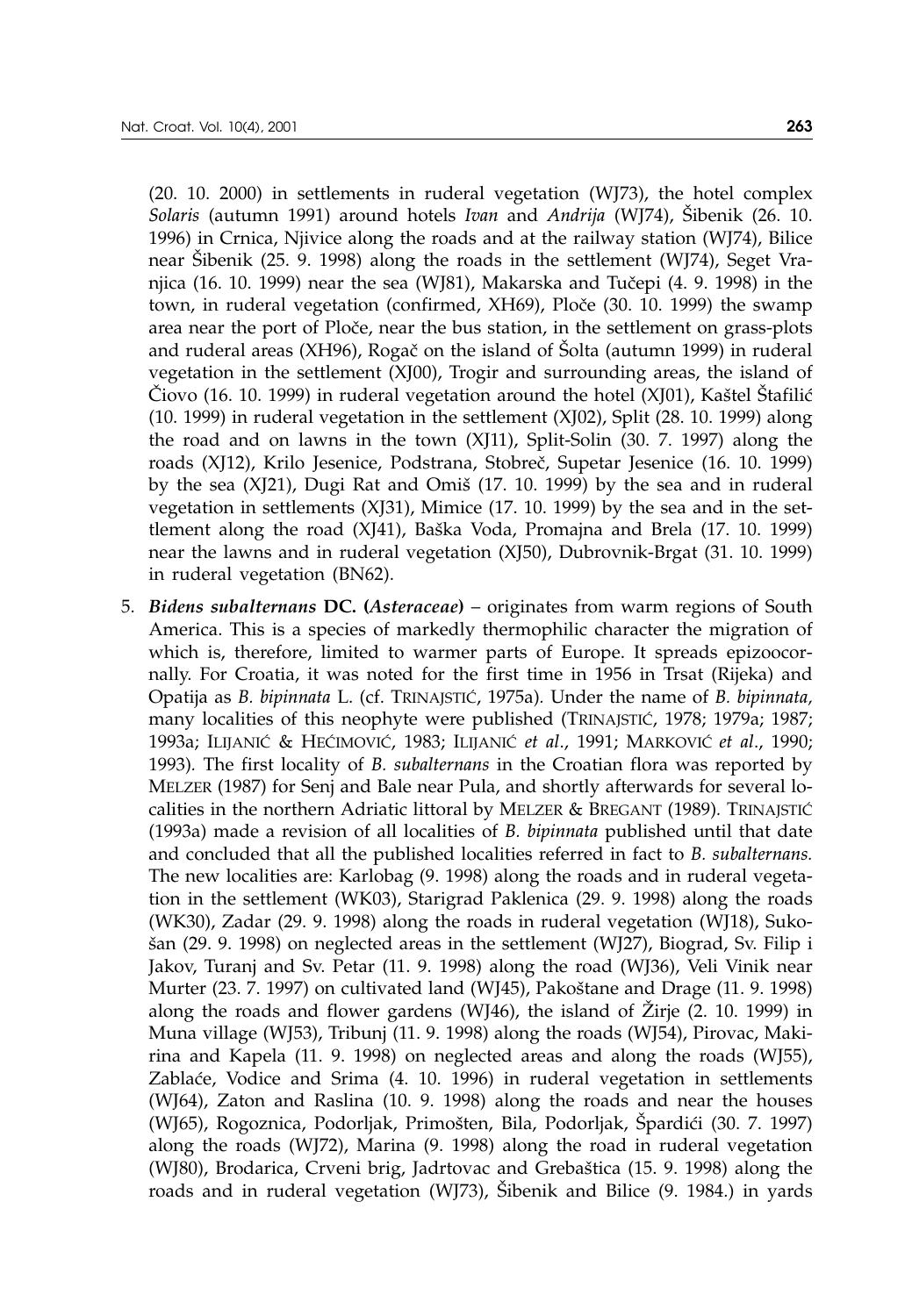and along roads (WJ74), Skradinski buk (5. 10. 1996) along the road (WJ75), Konjevrate (5. 11. 2000) along the road (WJ84), Oklaj, Suknovci-Promina (5. 11. 1999) in ruderal vegetation and along the roads (WJ86), Drniš  $(5. 11. 2000)$  along the road (WJ95), Trogir (16. 10. 1999) above Medena hotel (XJ01), Split (4. 9. 1998) in ruderal vegetation in the town (XJ11), Supetar Jesenice (16. 10. 1999) by the sea (XJ21), Omiš and Dugi Rat (4. 9. 1998) on neglected areas in settlements (XJ31), Mimice (17. 10. 1999) along the roads (XJ41), Brela (9. 1996) in ruderal vegetation (XJ50), Podgora (5. 9. 1998) ruderal area and along the roads (XH69), Ploče (10. 1999) in parks and along the roads in the settlement (XH96), Neum and Klek (30. 10. 1999) along the roads, in ruderal vegetation in the settlement (YH25), Slano (31. 10. 1999) ruderal vegetation along the roads in settlement (YH34), Slano (summer 2000) in the settlement (YH34), Zaton near Dubrovnik (summer 2000) in ruderal vegetation (BN53). Over time it has become so spread that today in some countries it constitutes a dangerous weed, like *Ambrosia artemisiifolia* or *Galinsoga parviflora* in the inland part of Croatia.

- 6. *Chamomilla suaveolens* **(Pursh) Rydb. (***Asteraceae***)** was registered for the territory of Croatia first by MARKOVIĆ & LUKAČ (1993) who supplied the data on the distribution and habitats of this neophyte in Croatia. The main area of its distribution is north-west Croatia (Gorski kotar and Lika). In this work, 67 new localities are given. The new localities are:  $\check{Z}$ utnica (5. 8. 1999) around the railway station (WM61), Sv. Matej near Gornja Stubica (30. 7. 1999) along the road (WL79), Nova Ves (27. 7. 1999) in a trampled habitat along the road (WH93), Levanjska Varoš, Musić, Majar and Slobodna Vlast (8. 1996) in ruderal vegetation (BR72).
- 7. *Datura inoxia* **Miller** *(Solanaceae) –* was noted for the first time for the Croatian flora at Suđurađ on the island of Šipan by M. HEĆIMOVIĆ (1981), and was later found in many localities (S. HEĆIMOVIĆ, 1982; ŠTAMOL & MARKOVIĆ, 1985; TRINAJSTIĆ & ZI. PAVLETIĆ, 1990; FRANJIĆ, 1993; PANDŽA & ZI. PAVLETIĆ, 1996; PANDŽA & STANČIĆ, 1995; FRANJIĆ & TRINAJSTIĆ, 1996; FRANJIĆ & PANDŽA, 1996; HULINA, 1998; PANDŽA, 1998; PANDŽA & STANČIĆ, 1999). The new localities are: Rijeka (4. 8. 2001) in ruderal vegetation (VL52), Zlatar Bistrica (2. 8. 1999) in a flower garden (WM80), Karlovec Ludbreški (1. 8. 1999) in a flower garden (XM22), Slapno near Ozalj (spring 1999) in ruderal vegetation near the settlement (WL35), Škrinjari (summer 1999) by a house (XL18), Levanjska Varoš and Slobodna Vlast (8. 1998) in ruderal vegetation and growing in settlements (BR72), Sv. Ivan Žabno (8. 1999) in ruderal vegetation in the settlement (XL28), Rabac and Labin (29. 6. 2000) in a flower garden (VK39), Jablanac (8. 2000) around the *Ablana* hotel (VK95), Sveti Juraj (8. 1999) on more ruderal areas in the settlement (VK97), Preko – the island of Ugljan (21. 5. 1999) in ruderal vegetation near the sea (WJ08), Sukošan (15. 10. 2000) in ruderal vegetation in the settlement (WJ27), Betina (24. 10. 2000) in ruderal vegetation (WJ45), Jezera (9. 9. 2000) in court- -yards and on abandoned land (WJ54), Primošten and Šparadići (13. 10. 2000) in an olive-grove and in flower gardens (WJ72), Crveni brig, Brodarica and Žaborić (20. 10. 2000) in the garden on abandoned land (WJ73), Rogač – the island of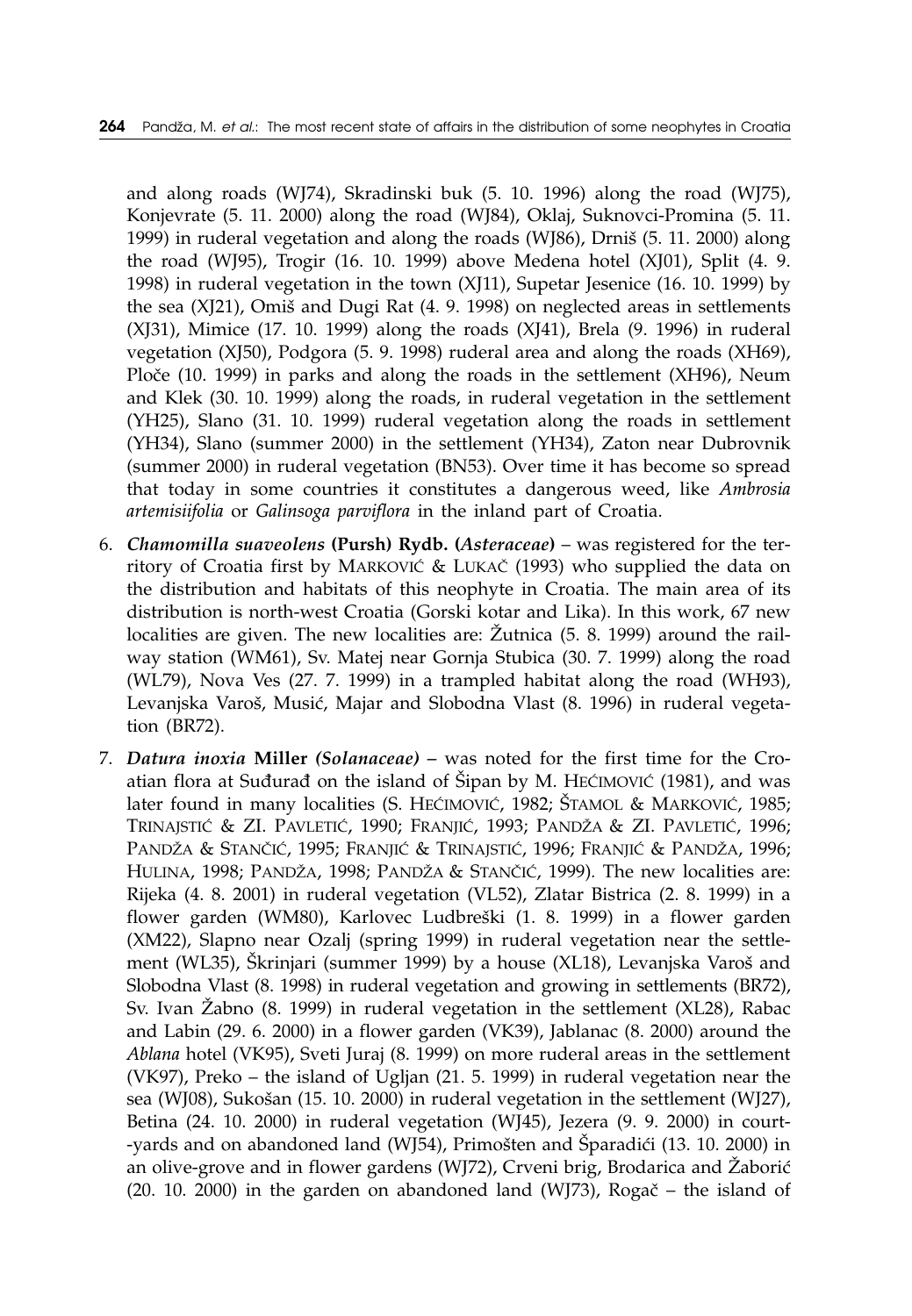$\delta$ olta (7. 2000) in ruderal vegetation (XJ00), Omi $\delta$  (8. 1999) in ruderal vegetation in the settlement (XJ31), Vinkovci (13. 8. 2001) along the road (CR21), Lug (22. 7. 2001) along the road (CR26). It spreads along roads, in courtyards, gardens and in ruderal vegetation as an ergasiophygophyte.

- 8. *Diplotaxis erucoides* **(L.) DC. (***Brassicaceae***).** This West Mediterranean species was reported for the first time for the Croatian flora near Sibenik by ZI. PAVLE-TIĆ (1987). Afterwards it was reported by ZI. PAVLETIĆ & PANDŽA (1994) for Srima, Vodice, Tribunj, Pirovac, Tisno, Murter, Jezera, Brodarica, Krapanj, Rogoznica, Trogir and in the Sibenik hinterland for Bilice, Vrpolje, Danilo Biranj and Danilo Gornje, Perković, Lozovac and Stankovci. For the Krka River area it was reported by MARKOVIĆ *et al.* (1993), and for the island of Kaprije by FRANJIĆ & PANDŽA (1996). New localities are: Stubalj, Zaton near Šibenik and Raslina (5. 1997) in ruderal vegetation (WJ65), Primošten and Šparadići (27. 4. 1996) on uncared for areas and along the road (WJ72), Grebaštica, Žaborić and Crveni brig (13. 10. 2000) on uncared for areas, gardens and in courtyards (WJ73), Južna Dubrava (16. 8. 1997) in a garden (WJ74), Lozovac (5. 10. 1996) in gardens (WJ75), between  $\tilde{Z}$ itnić and Drniš (5. 11. 2000) on a rubbish-heap (WJ95).
- 9. *Eleusine indica* **(L.) Gaertner (***Poaceae***)** *–* is an adventive species spread all over the world. For the Croatian flora, it was reported for the first time in the autumn of 1955 for the Kaldanija area near Umag (HODAK, 1960) as a part of ruderal vegetation. Afterwards, it was also reported for other localities (cf. MAR-KOVIĆ & HULINA, 1970; TOPIĆ & ŠEGULJA, 1978; IVKOVIĆ, 1982; LOVRIĆ & RAC, 1987; TOPIĆ & KUSULJA, 1987; DUBRAVEC *et al.*, 1989; HULINA, 1989; ILIJANIĆ, 1989; JOGAN, 1990; ILIJANIĆ *et al.*, 1991; VREŠ, 1996). The new localities are: Kunjevci (summer 1999) by a hunter's lodge (CR21), Sukošan  $(15. 10. 2000)$  on moist trodden land along the court-yard fence in the area of  $\bar{Z}$ dralovac (WJ27), Rogoznica  $(13. 10. 2000)$  on a swampy trodden area by St. Ivan chapel  $(W|72)$ , Sibenik  $(15. 10. 1000)$ 9. 1998) along the road near the railway station (WJ74), Trogir (9. 1999) on a stile near the market by the sea (XJ01), Split (29. 10. 1999) along the pavement near the Marjan hotel (XJ11).
- 10. *Euphorbia maculata* **L. (***Euphorbiaceae***) –** originates from North America and was first reported in the Croatian littoral for the Sibenik area by VISIANI (1826). Afterwards, this species was discovered in the wider area of Rijeka (THELLUNG, 1917; JAVORKA, 1925), and the same localities were also confirmed by ILIJANIĆ (1957)*,* then in Karlovac, along the railway lines Zagreb-Novska (via Sisak), Zagreb-Vinkovci, Vinkovci-Brčko, Osijek-Voćin, Vinkovci-Banova Jaruga, and in the Zagreb Botanical Garden. For Hvar it was reported by TRINAJSTIĆ (1993), and for Makarska by TRINAJSTIĆ et al. (1993a). The new localities are: Rabac (29. 6. 2000) along the road (VK39), the island of  $\check{Z}$ irje (3. 10. 1999) in Tratinska cove (WJ53), Jezera  $(15. 10. 1999)$  in cracks in walls and on stiles in the Lovišća auto-camp (WJ54), Vodice and Srima (14. 8. 2000) in ruderal vegetation and along the roads (WJ64), Brodarica and Grebaštica (15. 9. 1998) in ruderal vegetation and along the road (WJ73).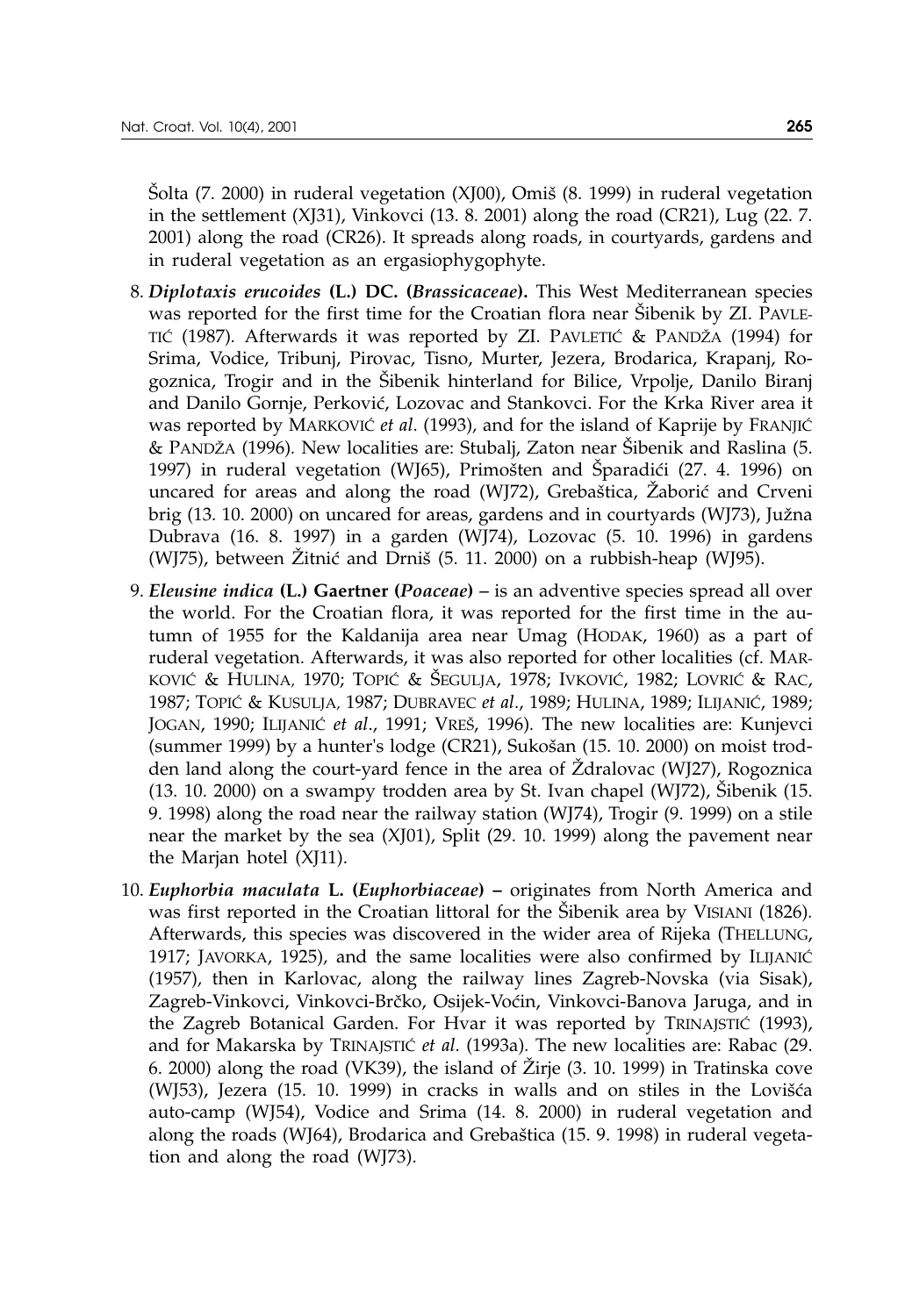- 11. *Euphorbia nutans* **Lag. (***Euphorbiaceae***)** was first discovered in the inland part of Croatia near Zagreb by GOSPODARIĆ (1955). ILIJANIĆ (1957) reports it for Ozalj, then along the railway lines Zagreb-Vinkovci, Osijek-Beli Manastir, Osijek-Donji Miholjac, Virovitica-Banova Jaruga, Karlovac-Zagreb. For Korčula, it was reported first by Keller (cf. TRINAJSTIĆ, 1985). The new localities are: Murter (27. 8.  $2000$ ) in flower gardens in Hramina (WJ45), Grebaštica (20. 10. 2000) in gardens near the road, on fields, along the road near the restaurant »Stari Šibenik« and in a flower garden in the »Maslina« restaurant (WJ73).
- 12. *Euphorbia prostrata* **Aiton (***Euphorbiaceae***)** *–* is a neophyte originating from North America. For Croatia it is reported for the first time by  $\check{C}$ ARNI & JOGAN (1998) for the island of Lošinj and then by MILOVIĆ & RANDIĆ (2001) for  $\text{\r{S}}\text{krljevo}$ and Rijeka as well as numerous localities from Dalmatia. It may be assumed that this species had been noted in other localities but because of its strong resemblance to the species *E. chamaesyce* it was probably taken for that species, so a revision of all so far published works connected with the distribution of *E. chamaesyce* is necessary*.* The new localities are: Karlobag (20. 9. 1998) along the road in the settlement (WK03), Sukošan (15. 10. 2000) along the road at the bus stop (WJ27), Sv. Filip i Jakov (11. 9. 1998) in a flower garden near the sea (WJ36), Murter (11. 6. 2000) in cracks in stones near the Luke (WJ45), the island of  $\check{Z}$ irje (2. 10. 1999) in the settlement of Muna (WJ53), Vodice and Srima (14. 8. 2000), very commonly along the edges of the roads (WJ64), Podgora (4. 9. 1998) along the road in the settlement (XH69), Rogoznica (15. 9. 1998) along the roads in settlements (WJ72), Grebaštica (20. 10. 2000) along the road (WJ73), Suknovci-Promina (9. 8. 1997) along the court-yard (WJ86).
- 13. *Galinsoga parviflora* **Cav. (***Asteraceae***)** *–* is a South American neophyte. This is a very frequent weed in the lowlands of inland Croatia (gardens, fields, flower gardens, potato fields, corn fields and the like), so it can be said to be generally spread in the inland region. In the Makarska area it was reported by TRINAJSTIĆ *et al.* (1993a) and in the Šibenik area for the Krka River it was reported by MARKOVIĆ et al. (1993). In the Croatian littoral *G. parviflora* is very rare, so only the new localities for this area are presented. The new localities are: Pazin (8. 1999) in ruderal vegetation in the town (VL11), Brest (8. 1999) in flower gardens (VL23), Rijeka and surroundings (5. 1996) in flower gardens (VL51, VL52), Crikvenica (22. 7. 2000) in flower gardens (VL70), Pula (16. 6. 1997) in flower gardens (VK06), Rabac (29. 6. 2000) in a flower garden (VK39), Rab (22. 7. 2000) in flower gardens in the settlement (VK85), Jablanac (22. 7. 2000) in flower gardens (VK95), Sv. Juraj and Kalić (14. 8. 2000) in flower gardens (VK97), Senj (16. 8. 2000) in flower gardens (VK98), Zadar (15. 10. 2000) in a flower garden (WJ18), Murter (29. 11. 1998) in a flower garden on Hramina (WJ45), Vodice (14. 7. 1999) in flower gardens near the marina (WJ64),  $\tilde{S}$ ibenik (16. 6. 1998) in a garden in Crnica (WJ74), Unešić (7. 6. 1998) in gardens (WJ94), Hvar (25. 9. 2000) in flower gardens (XH18).
- 14. *Galinsoga quadriradiata* **Ruiz et Pavon (***Asteraceae***)** *–* was brought to Europe from South America (Peru) at the end of the  $18<sup>th</sup>$  century (1794) to the botanical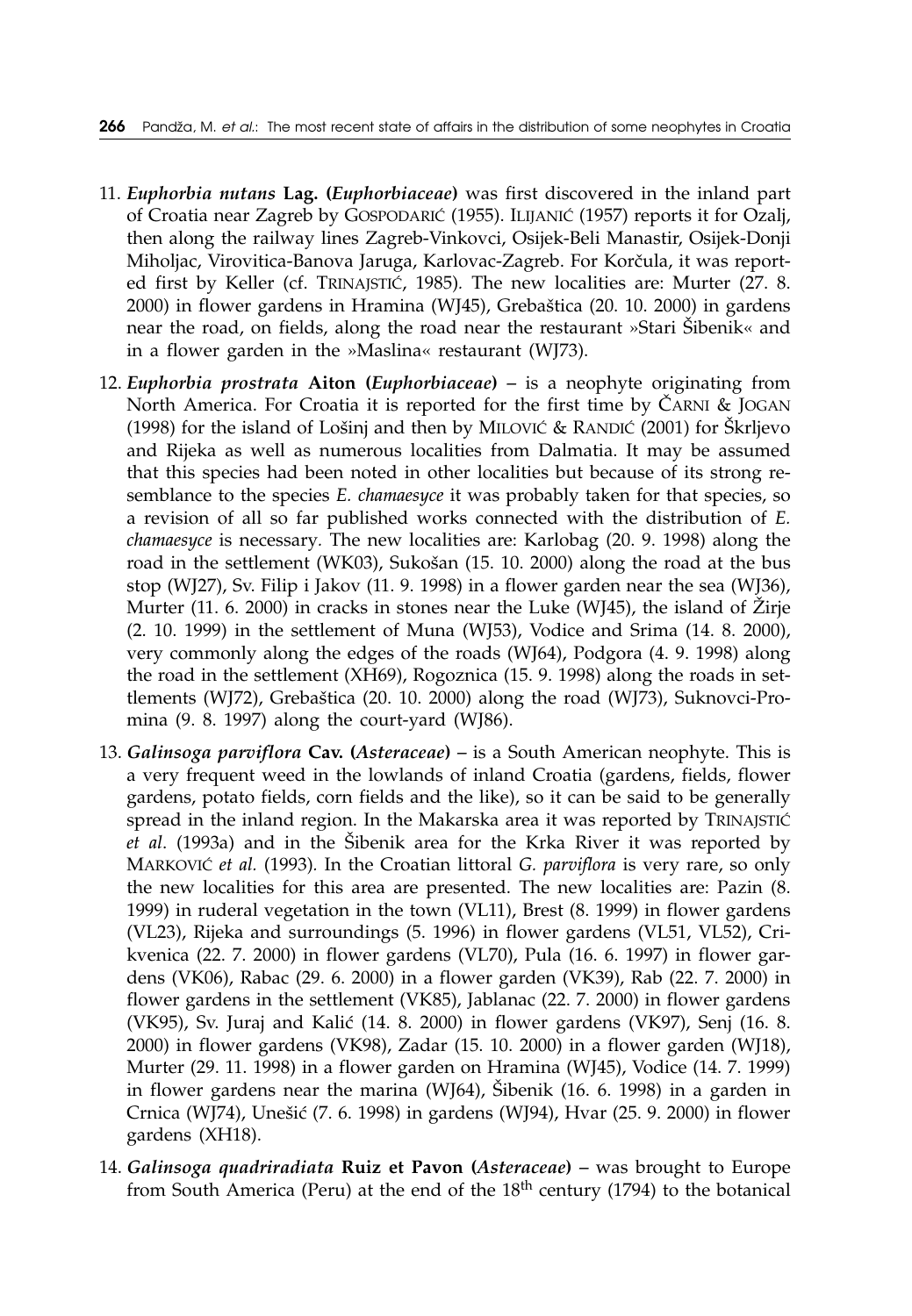gardens of Madrid and Paris. Thence it was spread all over the Europe during the Napoleonic wars, and in the  $20<sup>th</sup>$  century it became common throughout the world. For Croatia, it was reported first by TRINAJSTIĆ (1974a), and afterwards it was reported for many localities (cf. TRINAJSTIĆ, 1975a, 1978; 1984; TRINAJSTIĆ *et al*., 1993)*. G. quadriradiata* is an urbanophile species which according to recent knowledge spreads in the vicinity of bus and railway stations, along parking areas, in popular resorts and similar sites with a high turnover of people (cf*.* TRINAJSTIĆ, 1974a; 1974b; 1975a; 1978; 1984; IVKOVIĆ, 1979; IVKOVIĆ & ČAPAKO-VI], 1979; 1981; TRINAJSTI] *et al*., 1993; FRANJI] *et al*., 1999)*.* The new localities are: Tikveš (15. 5. 1999) in ruderal vegetation (CR36), Monjoroš (20. 7. 2001) in ruderal vegetation (CR37), Putkovec and Žutnica near Krapina (5. 8. 1999) in the vegetable crops and along the field road  $(WM61)$ , Trakošćan  $(3. 8. 1999)$  in the vegetable crops (WM72), Vukanci (4. 8. 1999) along the farm (WM80), @arovnica north of Ivanec (3. 8. 1999) in maize crops (WM82), Zagreb – the wider city area (20. 6. 2000) on cultivated areas (flower gardens and similar) (WL67, WL77, WL86, WL87), Sv. Matej near Gornja Stubica (30. 7. 1999) along the road (WL89), Jertovec (31. 7. 1999) in a maize field and a garden (WL99), Lipovljani (summer 1999) in flower gardens  $(XL42)$ , Tikveš  $(6. 1999)$  in the park around the castle  $(CR35)$ , Jezerane  $(6. 1999)$  in flower gardens  $(WK19)$ , Sukošan  $(15. 10. 2000)$  in a flower garden in front of the »Veseljak« restaurant (WJ27), Dubrovnik (7. 2000) in flower gardens (BN62).

15. *Impatiens balfourii* **Hooker (***Balsaminaceae***)** *–* is a neophyte originating from Asia (Himalayas). As a wild species it was first reported in Croatia for Istria by PERICIN (1992)*.* Shortly after, it was reported in Krapinske Toplice and Kraljevec near Budinšćina in Hrvatsko Zagorje, and in Zelengaj and Jelenovac in Zagreb by ILIJANIC *et al.* (1994). On the island of Murter, it was reported in flower gardens and along courtyard fences (cf. PANDŽA, 1998). New localities are: Novo Topolje (29. 8. 2001.) along the road (BR80), Košenine near Mala Gora (29. 7. 1999) along shrubs at the entrance to the quarry  $(WM51)$ , Očura  $(3. 8. 1999)$ along the road (WM71), Donji Lipovec, Ladislavec and Lobor (31. 7. 1999) along the road in a ditch (WM80), Jelovec (2. 8. 1999) along the fence (WM90), Čalinec (28. 7. 1999) along the road (WM92), Nova Ves (27. 7. 1999) along the road (WM93), Visoko near Kalnik (31. 7. 1999) in a ditch along the road (XM00), Podevčevo and Moždenec (1. 8. 1999) along the fence (XM01), Črešnjevo selo  $(2.8. 1999)$  along the fence  $(XM02)$ ,  $\acute{C}$ urilovec, Leskovec and Varaždinske Toplice (1. 8. 1999) along the road in ruderal vegetation (XM11), Gornja Poljana (1. 8. 1999) between the road and court-yard (XM12), Mali Bukovac (1. 8. 1999) along the fence (XM32), Virje (7. 1999) in ruderal vegetation along the road (XM50), Križevci-Komin (7. 1999) along the road and streamlets (XL19, XL29), the wider Zagreb area (7. 1998) in ruderal vegetation (WL67, WL77, WL86, WL87), Borovec- -Vrapče (30. 7. 1999) along the road (WL77), Donja Stubica (30. 7. 1999) in a ditch along the road (WL79), Komin, Bosna, Gornje Orašje and Bedenica (31. 7. 1999) in a ditch along the road (WL99), Levanjska Varoš and Musić (8. 1999) in flower gardens (BR72).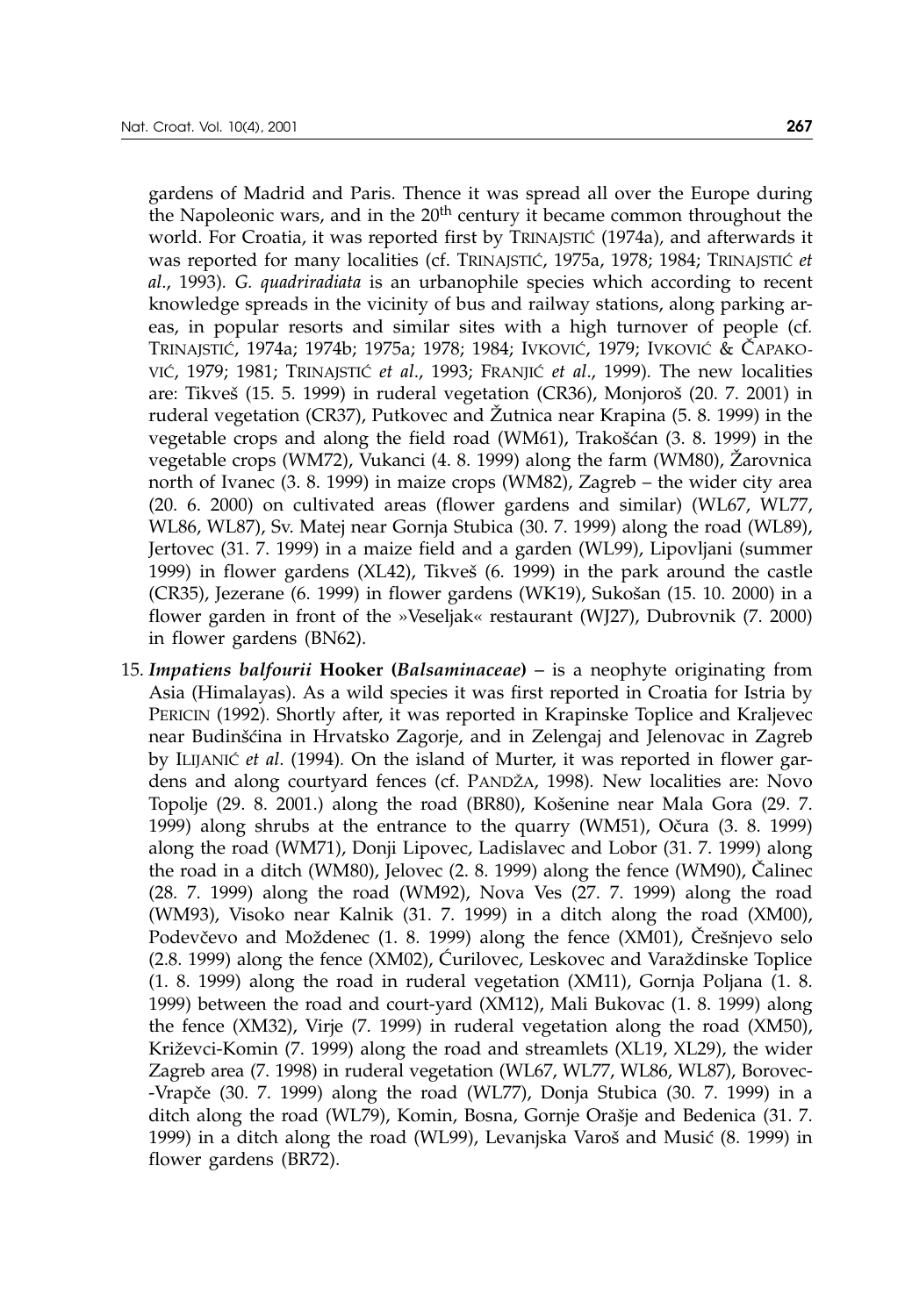- 16. *Impatiens glandulifera* **Royle (***Balsaminaceae***)** *–* grows spontaneously in the region of the West Himalayas and Eastern India. It was brought to Europe as a decorative garden species and it spread from there to natural habitats. Nowadays, this species is a widely spread neophyte in Europe, growing in natural habitats on river banks and near flooded forests. For the Croatian flora, it was first reported in 1968 along the edge of willows on the Sava River banks near Podsused, in the wider Zagreb area (MARKOVIĆ, 1970). Later, it was found in many new localities (TRINAJSTIĆ, 1974; MARKOVIĆ, 1979; 1984; LUKAČ, 1989; TRI-NAJSTIĆ & FRANJIĆ, 1994; 1995). Its habitats are usually in areas with the humid and cold climate of north-west Croatia where the greatest number of localities was registered. Outside this area, it was also found in Osijek, which is its most eastern known habitat in Croatia. The new localities are: Zelenjak near Klanjec (29. 7. 1999) along the road (WM50), Pregrada, Kostel near Pregrada and Lastine near Hum na Sutli (29. 7. 1999) along the road (WM51), Gašparići near Krapinske Toplice (29. 7. 1999) along the road (WM60), Valentinovo near Krapinske Toplice, Đurmanec and Žutnica (29. 7. 1999) along the road (WM61), Sutinske Toplice  $(4. 8. 1999)$  along the road  $(WM70)$ , Očura  $(6. 1999)$  along the streamlet (WM71), Mače  $(28. 7. 1999)$  between the road and forest (WM80), Šumec near Lepoglava, Lepoglava-Ivanec (28. 7. 1999) along the road (WM81), Klenovnik, Zloganje, Jerovec and Slivarsko (6. 1999) along the streamlet and along the road in the vicinity of the settlement (WM82), Lovrećan, along the Drava river and Cestica-Ormož (27. 7. 1999) along the road (WM83), Butkovec-Breznički Hum (31. 7. 1999) along the road (WM90), Gornje Podrute and Kraljevec (2. 8. 1999) in crops along the fence and in a ditch between the road and railway (WM91), Petrijanec and Vinica (27. 7. 1999) along the ditch (WM93), Kračevac, Paka (7. 1999) along the streamlet and in ruderal vegetation along the road (XM00), Podrute, Gornje Makonjišće and Presečno (1. 8. 1999) cultivated in the garden, and in a ditch (XM01), Sv. Martin na Muri, Lapšina, Jalšovec (7. 1999) in ruderal vegetation and along the streamlets and the Mura river (XM05), Mali Bukovec  $(1. 8. 1999)$  in front of a house in a flower garden  $(XM32)$ , Goričan-Letenye  $(8. 1999)$ 1998) along the Mura river (XM33), Gračec (8. 1998) in ruderal vegetation (XL08), Haganj (8. 1998) in ruderal vegetation in the settlement and along the streamlets (XL28), Jurovski Brod (7. 1999) in ruderal vegetation in the settlement (WL25), Ozalj (7. 1999) in ruderal vegetation and along the Kupa river (WL35), Gornje Pokuplje (7. 1999) along the Kupa River (WL44), Bregana-Brežice (7. 1999) along the Sava River (WL57), between Hum-Lug and Zabok, Strmec Stubički and between Pila and Stubičke Toplice (29. 7. 1999) along the road (WL79), Bedenica, Bosna and Gornje Orešje (31. 7. 1999) in a court-yard, cultivated and along the road (WL99), Vinkovci (7. 1999) in ruderal vegetation and along the railway (CR21).
- 17. *Paspalum dilatatum* **Poiret (***Poaceae***) –** is a grass originating from South America. It was first found in Croatia in the Šibenik area and reported by ILIJANIĆ (1989) in the *Solaris* hotel complex. For the Split area (Kman) and Kaštel Sućurac it was reported by ILIJANIĆ et al. (1991). The new locality is Podgora (4. 9. 1998) by the side of vegetable plantations in the settlement (XH69).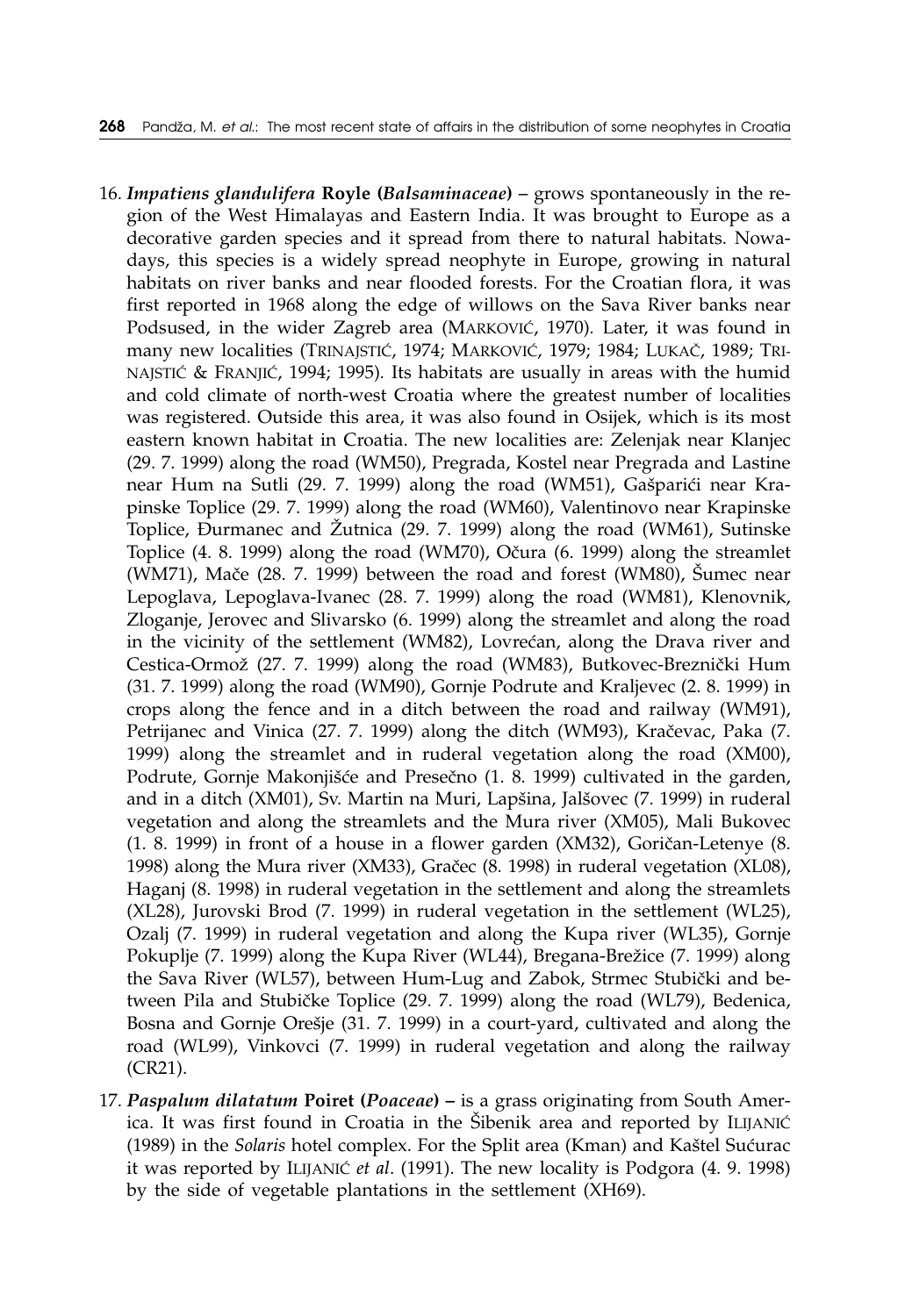- 
- 18. *Paspalum paspalodes* **(Michx.) Schriber (***Poaceae***).** This adventive species of neotropical origin was first found in Croatia in 1947 in the Neretva River valley between Metković and Opuzen, and Metković and Gabela (HORVATIĆ, 1949) as a part of wetland vegetation. For Korčula, it was reported by TRINAJSTIĆ (1985), and for the Krka River area by MARKOVIĆ et al. (1990, 1993). In Split, it was found in October of 1990 near a petrol station on Kman as well as in Kaštel Sućurac and Kaštel Gomilica in a moist ruderal habitat (ILIJANIĆ et al., 1991). The new localities are: Biograd (15. 10. 2000) on moist grass by the sea (WJ36), Betina  $(10. 1996)$  in a sandy moist area near the sea  $(W/45)$ , Pakoštane  $(11. 9. 1998)$ along the road in a settlement in ruderal vegetation (WJ46).
- 19. *Phytolacca americana* **L. (***Phytolaccaceae***)** originates from North America. In Croatia, it was reported in a large number of localities. Thus, it was reported by M. HECIMOVIC (1981) and S. HECIMOVIC (1982) for the islands of Sipan and Lokrum, for Kor~ula and Hvar by TRINAJSTI] (1985, 1993)*,* along the Krka River by MARKOVIĆ *et al.* (1993), for the island of Kaprije by FRANJIĆ & PANDŽA (1996) and for the islands of Zlarin and Murter by PANDŽA (1998, 1998b). New localities are: Calinec (28. 7. 1999) along the road (WM92), Nova Ves (27. 7. 1999) along the road (WM93), Repaš (1994) along the forest road (XM61), Durđevački peski (12. 2000) around the hunters' house and a white pine stand (*Pinus strobus*, XL79), Dilj-Cardak (21. 8. 2001) along the road (BR62), Klokočevik (29. 8. 2001) along the road (BR71), Trnava (29. 8. 2001) along the road (BR81), Osijek and Bilje (1. 1999) along the Drava river on both sides of the river (CR14, CR24), Zadar  $(15. 10. 2000)$  in ruderal vegetation  $(WJ18)$ , the island of Zirje  $(21. 6.1997)$ along the road in the settlement (WJ53), Dubrovnik-Brgat (31. 10. 1999) in ruderal vegetation (BN62).
- 20. *Xanthium spinosum* **L.** *(Asteraceae) –* is a South American neophyte which in Croatia was reported first by Domac for the islands of Vis and Molat (DOMAC 1955, 1963), then for the islands of Lastovo, Korčula and Hvar by TRINAJSTIĆ (1979, 1985, 1993), for Šipan island by M. HEĆIMOVIĆ (1981), for the island of Brač by ŠTAMOL & MARKOVIĆ (1985), for the area along the Krka River by MAR-KOVIĆ et al. (1993), and for the islands of Kornati by PANDŽA & STANČIĆ (1995) and Murter (PANDŽA 1998b). The new localities are: Zadar (29. 9. 1998) along the cemetary (WJ18), Pakoštane (11. 9. 1998) along the roads in settlement (WJ46), [ibenik (9. 1995) in ruderal vegetation (WJ74), Lukar, Suknovci and Oklaj (20. 6. 1999) in ruderal vegetation (WJ86), Unešić  $(7. 6. 1998)$  along the road (WJ94).
- 21. *Xanthium strumarium* **L. ssp.** *italicum* **(Moretti) D. Löve** *(Asteraceae)* was first reported in Croatia for the island of Mljet by REGULA-BEVILACQUA & ILIJANIĆ (1984), then for Koločep by M. HEĆIMOVIĆ & S. HEĆIMOVIĆ (1987), for the area along the Krka River by MARKOVIĆ et al. (1993), for the wider area of Malostonski zaljev by JASPRICA & KOVAČIĆ (1997) and for the Pelješac peninsula by JASPRICA & KOVAČIĆ (1997a). The new localities are: Posedarje (29. 9. 1998) in ruderal vegetation in the settlement (WJ28), Murter (6. 10. 1997) in ruderal vege' along the road (WJ54), Brodarica (20. 10. 2000) a fence in ruderal vegetation (WJ73), Marina (4. 9. 1998) in ruderal vegetation by the sea (WJ80), Oklaj (5. 11.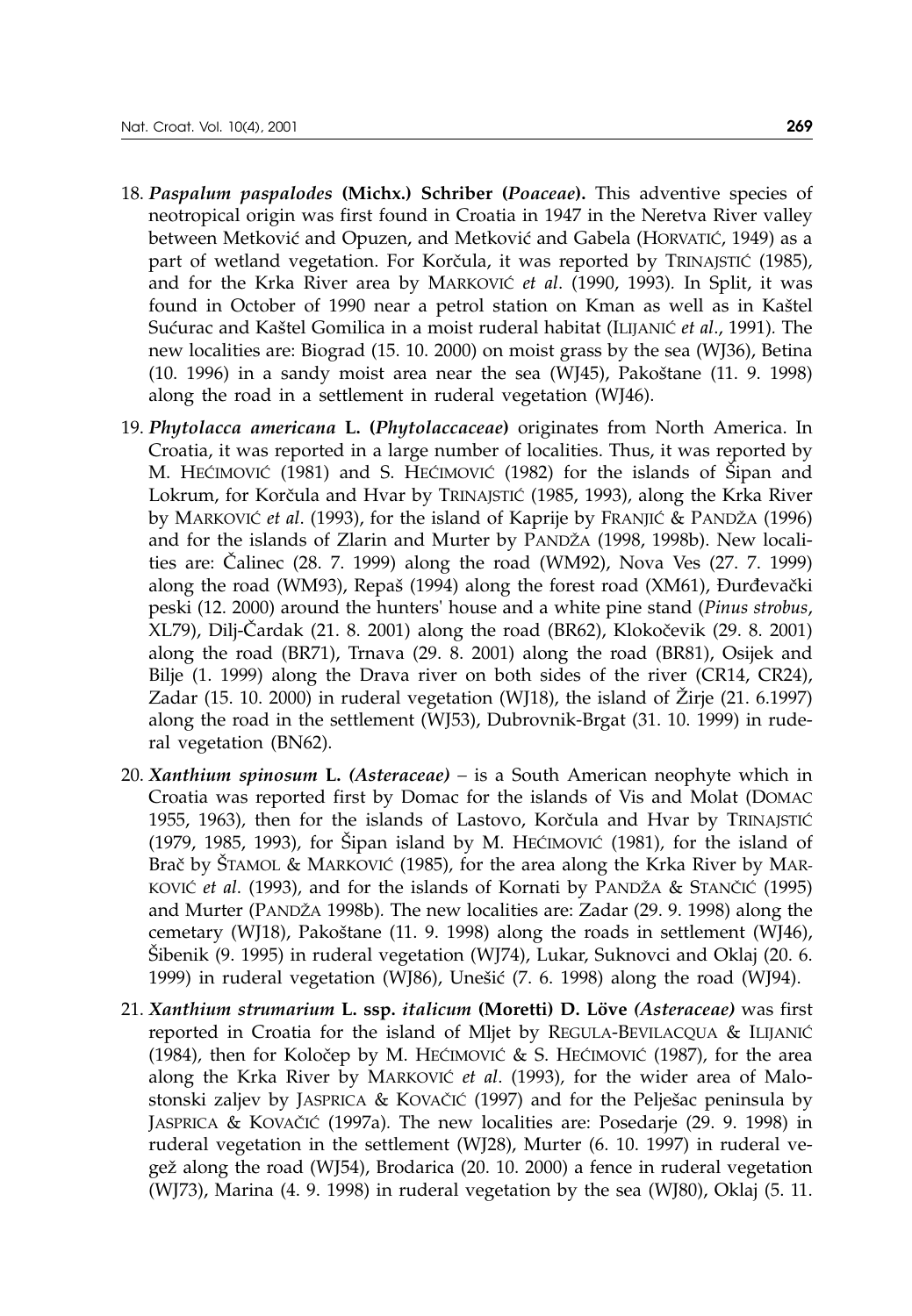2000) around Osmanovac pool (WJ86), Solin (9. 2000) in ruderal vegetation (XJ22), Baška Voda (4. 9. 1998) in ruderal vegetation by the sea (XJ50), Jesenice (4. 9. 1998) in ruderal vegetation (XJ21), Dugi Rat (4. 9. 1998) along the factory (XJ31).

### DISCUSSION AND CONCLUSION

In the past research into neophytes in Croatia was most frequently reduced to monitoring a few or one species only. Very often such research was carried out in an incidental manner and so today there is no comprehensive work in which the status of a large number of neophytes in one locality could be seen. For this reason, in this work an effort was made to present the actual state of affairs of the distribution of the most frequent neophytes in Croatia. Moreover, this work is an attempt to make an analysis of the species spread by a man (anthropochorously) from other phytogeographical regions and settled in the anthropogenic vegetation, primarily in weed-ruderal vegetation. Because of the very pronounced migrations in Croatia and neighbouring countries in the  $19<sup>th</sup>$  and the  $20<sup>th</sup>$  centuries, plants from various parts of the world were brought into this region, which is therefore very rich in neophytes.

Neophytes have been spreading intensively in the last few years and some of them during the recent decades, very often replacing indigenous vegetation. The most endangered kinds of vegetation are ruderal plants and weeds, which are unable to resist such a rapid spread of neophytes. For instance, *Ambrosia artemisiifolia* and *Galinsoga parviflora* are so frequent in the lowlands of Croatia that they have displaced all the indigenous weed species, which simply have no response to their expansion and cannot compete. These very species in the littoral region and on the islands present a real rarity, although during the latest research in their distribution a considerable expansion in both the Mediterranean and Submediterranean regions has been noted. *G. quadriradiata* is somewhat more demanding in respect to its habitat, and consequently it was rather rare not only in the Mediterranean region but in the inland part of Croatia, too. Today, this species is spreading relatively fast and it is a frequent weed in tilled fields, nurseries and flower gardens. It should be noted that *G. quadriaradiate* began to appear first in places with vigorous movement and turnover of people and goods (stations, ports, resorts), but nowadays it is spreading in large numbers and often constitutes the dominant weed in gardens and nurseries. *Echinocystis lobata* and *Reynoutria japonica* in the inland part of Croatia also constitute widely spread species. *E. lobata* most often spreads hydrochorously and can be found along almost all streams and rivers in the lowlands of Croatia where with its abundance it covers the indigenous vegetation. *R. japonica* is ergasiophygophyte which spreads around abandoned structures, graveyards, streams, railway lines and the like. This species is cultivated as a decorative plant so it may be expected to spread in the Mediterranean part of Croatia much faster than *E. lobata,* which spreads spontaneously by way of hydrochoria in the Sava and Drava River basins and practically cannot be transferred to the Adriatic catchment area in a natural way. *Datura inoxia* which is ergasiophigophyte, as is *R. japonica*, is distributed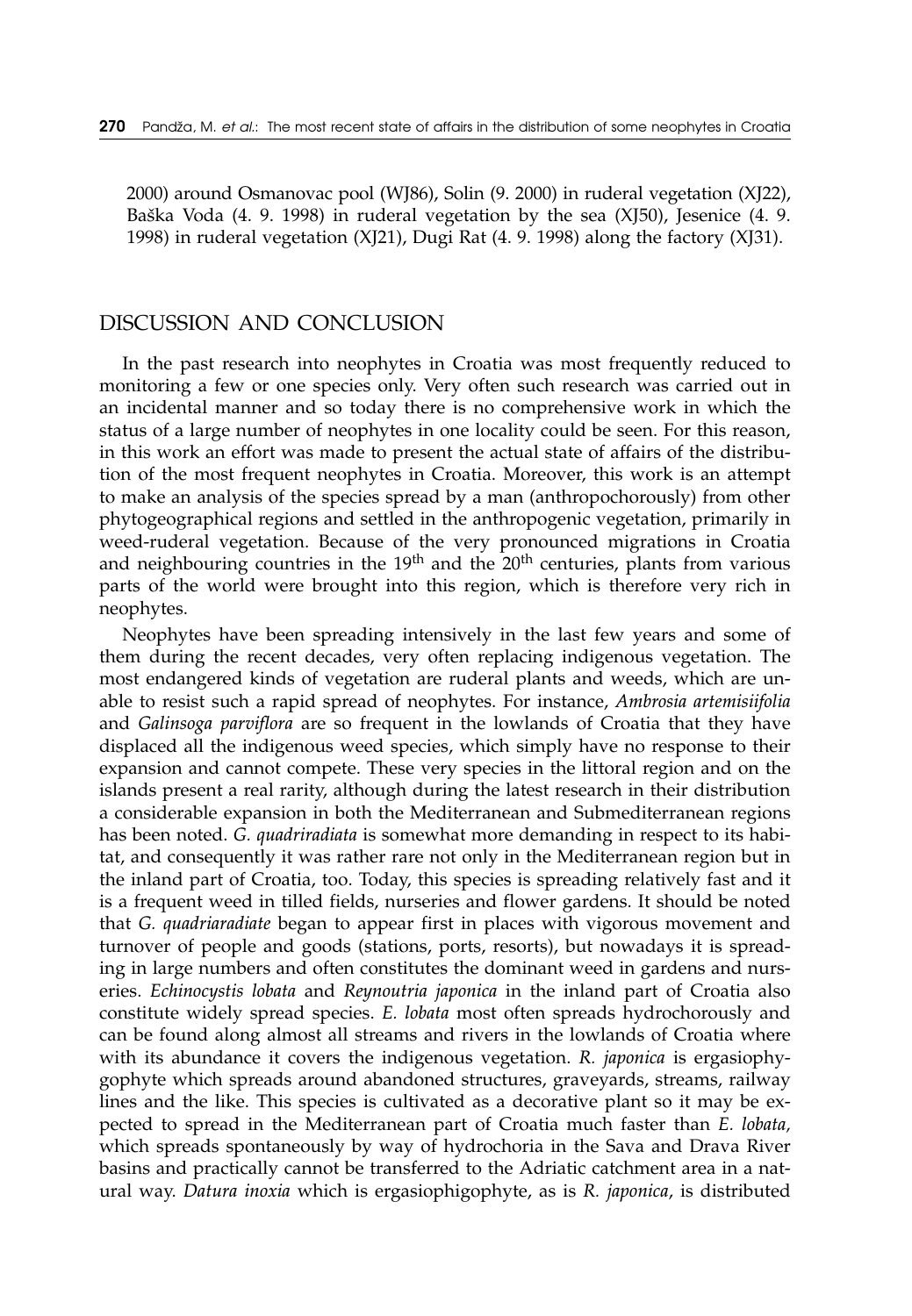equally in the inland and Mediterranean areas, although there are indications that it has been brought to the inland part of Croatia from the Mediterranean area by man (cf. FRANJIĆ, 1993). The above mentioned species spread on agricultural and forest lands under field crops and they constitute the principal weeds, which may cause many problems and expensive damage (cf. FRANJIC et al., 1998; TRINAJSTIC & FRANJIĆ, 1994; TRINAJSTIĆ et al., 1991, 1993). Other species investigated occur in habitats that are not farm lands (on waste dumps, along railway lines, coasts, roads, etc.), yet when they grow in great number they can enter the crops and someday may be expected to become a very dangerous weed. It is also important to say that neophytes are often carriers of various diseases (viruses) and that, therefore, they should be looked upon with a certain amount of cautiousness.

During the research of neophyte distribution in Croatia, a total of 332 new localities for 21 neophyte species was discovered. Most new localities belong to *Bidens subalternans* (52), then come *Impatiens glandulifera* (49), *Aster squamatus* (43), *Impatiens balfourii* (29), *Datura inoxia* (25), *Euphorbia prostrata* (11), *Galinsoga parviflora* (17), *Amaranthus albus* (14), *Galinsoga quadriradiata* (15), *Diplotaxis erucoides* (11), *Xanthium strumarium* ssp. *italicum* (9), *Phytolacca americana* (12), *Artemisia verlotiorum* (7), *Chamomilla suaveolens* (7), *Xanthium spinosum* (7), *Eleusine indica* (6), *Euphorbia maculata* (7), *Ambrosia artemisiifolia* (5), *Paspalum paspalodes* (3), *Euphorbia nutans* (2) and *Paspalum dilatatum* (1). The majority of the species investigated in all localities occur in great numbers, and only few of them occur individually, which indicates the strong aggressiveness of the neophytes, which by their numerousness are displacing the indigenous vegetation.

*Received April 6, 2001*

#### **REFERENCES**

DOMAC, R., 1955: Flora otoka Visa. Acta Pharm. Jugosl. **5**, 3–42.

- DOMAC, R., 1963: Flora otoka Molata. Acta Bot. Croat. **22**, 83–98.
- DUBRAVEC, K., N. PLAVŠIĆ-GOJKOVIĆ & M. BRITVEC, 1989: Nova nalazišta adventivne vrste *Eleusine indica* Gaertn. u Hrvatskoj. Fragm. Herbol. Jugosl. **18**(1), 95–97.
- $\check{C}$ ARNI, A. & N. JOGAN, 1998: Vegetation of thermophilic trampled habitats in the bay of Kvarner. Nat. Croat. **7**(1), 45–58.
- FRANJIĆ, J., 1993: Nova nalazišta vrste *Datura inoxia* Miller (Solanaceae) u Hrvatskoj. Acta Bot. Croat. **52**, 97–100.
- FRANJIĆ, J. & M. PANDŽA, 1996: Flora otoka Kaprija. Ekološke monografije 7, 161–179.
- FRANJIĆ, J. & I. TRINAJSTIĆ, 1996: Sadašnje stanje rasprostranjenosti vrste *Datura inoxia* Miller (*Solanaceae*) u Hrvatskoj. Fragm. Phytom. Herbol. **24**(2), 5–9.
- FRANJIĆ, J., I. TRINAJSTIĆ & Ž. ŠKVORC, 1998: Prilog poznavanju nekih neofita u Hrvatskoj. Fragm. Phytom. Herbol. **26**(1–2), 5–17.
- GOSPODARIĆ, LJ., 1955: Prilog poznavanju flore i vegetacije rijeke Save između Zagreba i Šćitarjeva. Diplomski rad – PMF. Zagreb.
- HEĆIMOVIĆ, M., 1981: Prikaz i analiza flore otoka Šipana. Acta Bot. Croat. **40**, 205–227.
- HEĆIMOVIĆ, M. & S. HEĆIMOVIĆ, 1987: Flora otoka Koločepa. Acta Bot. Croat. 46, 189–205.
- HEĆIMOVIĆ, S., 1982: Flora otoka Lokruma, Bobare i Mrkana. Acta Bot. Croat. **41**, 155–170.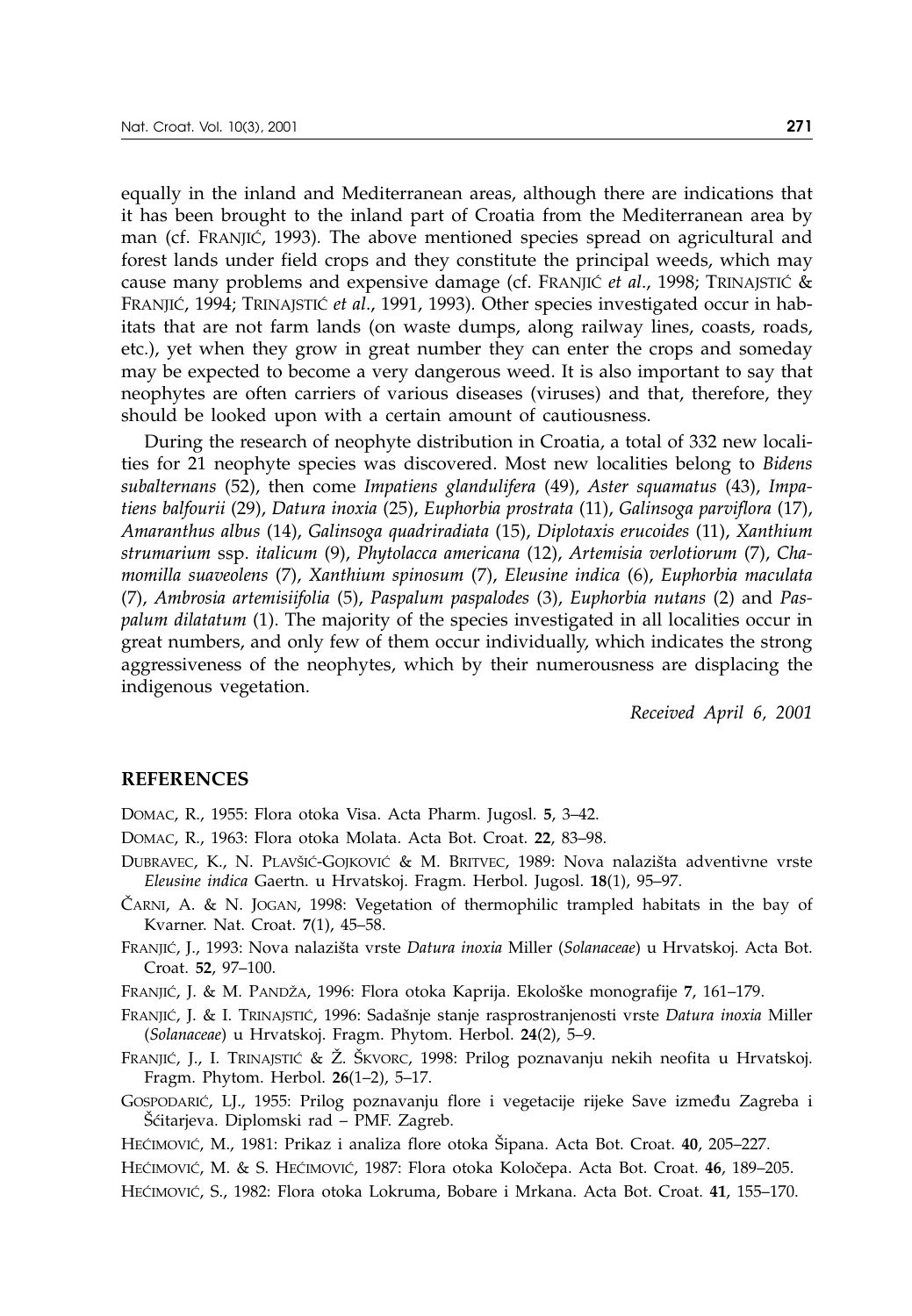- HODAK, N., 1960: Nalazi{te tropske vrste *Eleusine indica* Gaertn. u flori Jugoslavije. Acta Bot. Croat. **18–19**, 65–67.
- HORVATIĆ, S., 1949: *Paspalum distichum* L. ssp. *paspalodes* (Michx.) Thell. na području donje Neretve. Acta Bot. Croat. **12–13**, 231–238.
- HULINA, N., 1989: Flora in the Turopolje region. Period. Biol. **91**(1), 163–164.
- HULINA, N., 1998: Nova nalazišta i rasprostranjenost nekih rijetkih biljnih vrsta u flori Hrvatske. Acta Bot. Croat. **55/56**: 41–51.
- ILIJANI], LJ., 1957: Nova nalazi{ta dviju adventivnih mlje~ika (*Euphorbia maculata* L. i *E. nutans* Lag.) u Hrvatskoj. Acta Bot. Croat. **16**, 105–108.
- ILIJANI], LJ., 1989: Die Stadt Split, neuer Fundort von *Eleusine indica* (L.) Gaertner (*Poaceae*). Bios (Thessaloniki) 117.
- ILIJANIĆ, LJ. & S. HEĆIMOVIĆ, 1983: Nova nalazišta adventivne vrste *Bidens bipinnata* L. u istočnojadranskom primorju. Acta Bot. Croat. **42**, 123-126.
- ILIJANIĆ, LJ., M. RADIĆ & Ž. ROKOV, 1991: Prilog adventivnoj flori Splita i okolice. Acta Bot. Croat. **50**, 59–65.
- ILIJANIĆ, LJ., LJ. MARKOVIĆ & Z. STANČIĆ, 1994: *Impatiens balfourii* Hooker fil. u Hrvatskoj. Acta Bot. Croat. **53**, 115–119.
- IVKOVI], O., 1979: *Lepidium virginicum* L. (*Caparidales*, *Brassicaceae*) i *Galinsoga ciliata* (Raf.) Blake (*Asterales*, *Asteraceae*) – novi podaci o rasprostranjenju u SR Srbiji. Biosistematika **5**(2): 151–154.
- IVKOVI], O., 1982: Novi nalazi adventivne vrste *Eleusine indica* (L.) Gaertn. 1788 (*Poales*, *Poaceae*) u Jugoslaviji. Zbornik Prir. Nauk. Mat. Srp. (Novi Sad) **63**, 77–81.
- Ivković, O. & J. ČAPAKOVIć, 1979: Novi podaci za adventivnu floru SAP Vojvodine. Drugi kongres ekologa Jugoslavije 549–554.
- Ivković, O. & J. ČAPAKOVIć, 1981: Prilog poznavanju rasprostiranja nekih adventivnih biljaka u SAP Vojvodini. Biosistematika **7**(2): 137–147.
- JASPRICA, N. & S. KOVAČIĆ, 1997: Flora šire okolice Malostonskog zaljeva. Zbornik Dubrovačkog primorja i otoka **6**, 241–262.
- JASPRICA, N. & S. KOVAČIĆ, 1997a: Vascular Flora of the central part of Pelješac peninsula. Nat. Croat. **6**(4): 381–407.
- JAVORKA, S., 1925: Magyar Flora. Budapest.
- JOGAN, N., 1990: Prispevek k poznavanju raz{irjenosti trav v Sloveniji. Biol. Vestn. **38**(2), 27–38.
- LOVRIĆ, A. Ž. & M. RAC, 1897: Fitocenološka analiza vegetacije Biokovskog područja. Morske i kopnene biocenoze. Acta Biokovica **4**, 97–142.
- LUKAČ, G., 1989: Nova nalazišta vrste *Impatiens glandulifera* Royle u Hrvatskoj. Acta Bot. Croat. **48**, 165–168.
- MARKOVIĆ, LJ., 1970: Prilozi neofitskoj flori savskih obala u Hrvatskoj. Acta Bot. Croat. 29, 203–211.
- MARKOVIĆ, LJ., 1979: Neofiti kao šumski korovi u poplavnim područjima kontinentalne Hrvatske. Zbornik radova I. Jugoslavensko savjetovanje o suzbijanju korova u šumarstvu, 21–29. Sarajevo.
- MARKOVIĆ, LJ., 1984: Zur Verbreitung und Vergesellschaftung von Impatiens glandulifera in Kroatien. Acta Bot Slov Acad Sci Slovaceae Ser A Suppl 1, 209–215
- MARKOVIĆ, LJ. & N. HULINA, 1970: *Eleusine indica* (L.) Gaertn. u širem području Zagreba. Acta Bot. Croat. **29**, 213–215.
- MARKOVIĆ, LJ. & G. LUKAČ, 1993: Verbreitung und Standorte von *Chamomilla suaveolens* in Kroatien. Nat. Croat. **2**(1), 89–98.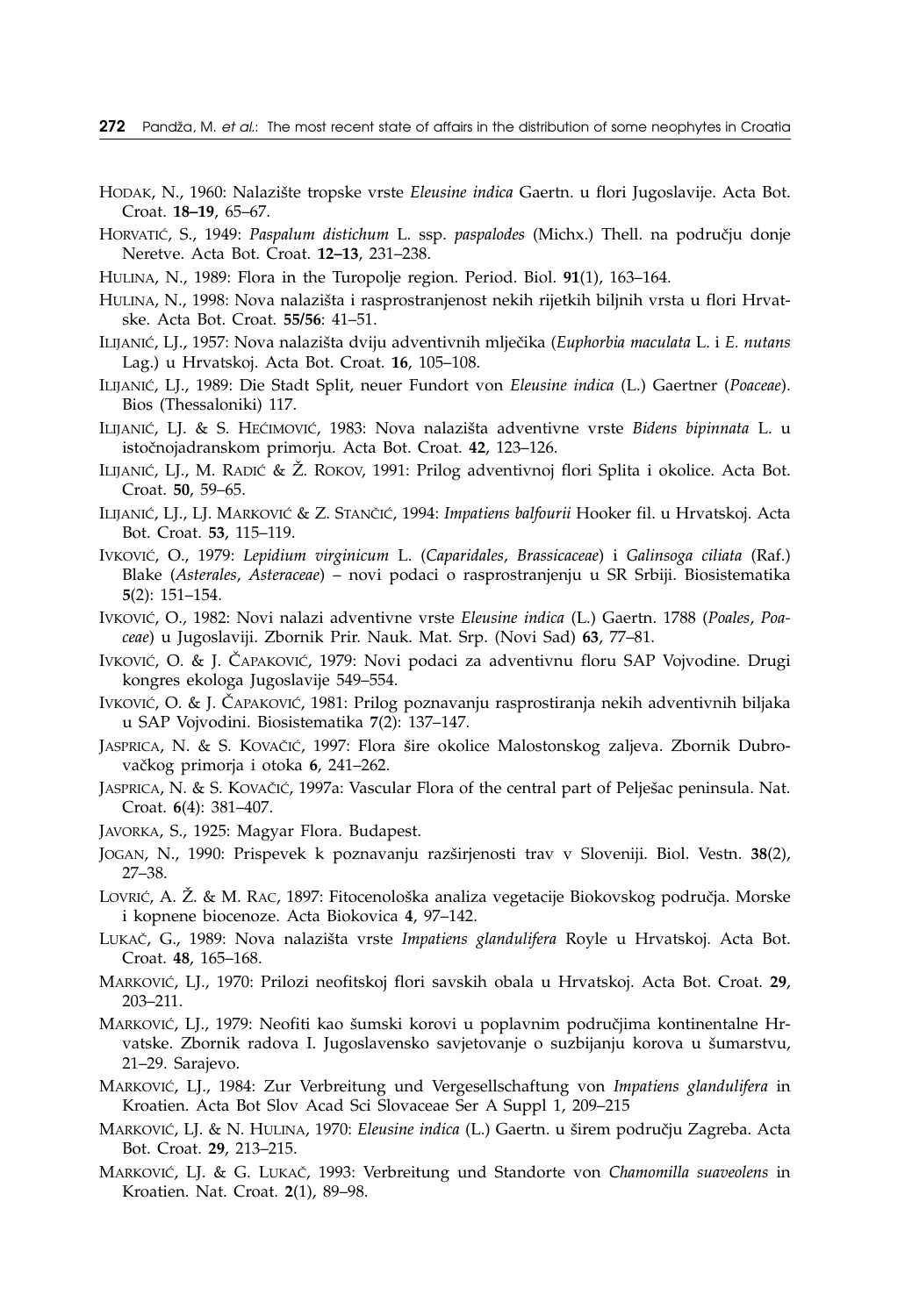- MARKOVIĆ, LJ., LJ. ILIJANIĆ, G. LUKAČ & V. HRŠAK, 1990: Pregled istraživanja biljnog pokrova na području Nacionalnog parka Krka. Ekološke monografije 2, 449–470.
- MARKOVIĆ, LJ., LJ. ILIJANIĆ, G. LUKAČ & V. HRŠAK, 1993: Kvalitativni sastav flore papratnjača i sjemenjača Nacionalnog parka Krka. Botanički zavod Prirodoslovno-matematičkog fakulteta Sveučilišta u Zagrebu. Zagreb.
- MELZER, H., 1969: Beiträge zur Flora von Kärnten. Verh. Zool.-Bot. Ges. Wien **108/109**, 127– 137.
- MELZER, H., 1980: Neues zur Flora von Kärnten, Norditalien und Salzburg. Carinthia II **170**, 261–269.
- MELZER, H., 1987: Beiträge zur Flora von Frial-Julisch Venetien (Italien) und Slowenien (Jugoslawien). Linzer. Biol. Beitr. **19**(2), 377–388.
- MELZER, H. & E. BREGANT, 1989: Neues zur Flora von Frial-Julisch Venetien, Slowenien und Kroatien. Gortania **11**, 161–176.
- MILOVIĆ, M. & M. RANDIĆ, 2001: New localities of *Euphorbia prostrata* Aiton (= *Chamaesyce prostrata* (Aiton) Small) in Croatia. Nat. Croat. **10**(2), 89–95.
- NIKOLIĆ, T., D. BUKOVEC, J. ŠOPF & S. D. JELASKA, 1998: Kartiranje flore Hrvatske, mogućnosti i standardi. Nat. Croat. **7** Suppl. 1, 1–62.
- PAND@A, M., 1998: Flora of the island of Zlarin. Nat. Croat. **7**(1), 59–78.
- PANDŽA, M., 1998a: Flora of the islands of Krapanj and Prvić. Nat. Croat. **7**(4), 321–339.
- PAND@A, M., 1998b: Flora of the island of Murter (central Adriatic). Acta. Bot. Croat. **57**, 99–122.
- PANDŽA, M. & ZI. PAVLETIĆ, 1996: Značajne biljke hrvatske flore na otoku Murteru. Ekološke monografije **7**, 199–204.
- PANDŽA, M. & Z. STANČIĆ, 1995: Contribution of the flora of the Kornati islands (Croatia). Nat. Croat. **4**(3), 133–142.
- PANDŽA. M. & Z. STANČIĆ, 1999: New localities of *Datura inoxia* Miller and *Solanum elaeagnifolium* Cav. (*Solanaceae*) in Croatia. Nat. Croat. **8**(2), 117–124.
- PAVLETIĆ, ZI., 1978: Vaskularna flora otoka Sveca. Acta Bot. Croat. **37**, 215–224.
- PAVLETIĆ, ZI., 1978a: Pregled i analiza flore Palagruških otoka. Biosistematika 4(1), 39–47.
- PAVLETIĆ, ZI., 1987: *Diplotaxis erucoides* (L.) DC., nova adventivna vrsta u flori Hrvatske. Glas. Prir. Muz. Beograd Serija B **12**, 16–18.
- PAVLETIĆ, ZI. & M. PANDŽA, 1994: *Diplotaxis erucoides* (L.) DC. (*Brassicaceae*) u Hrvatskoj flori. Fragm. Phytom. Herbol. **22**(1–2), 25–28.
- PAVLETIĆ, ZI. & I. TRINAJSTIĆ, 1990: *Datura inoxia* Miller (*Solanaceae*) u flori Hrvatske. Fragm. Herbol. Jugosl. **19**(2), 133–138.
- PERICIN, C., 1992: Floristischer Beitrag aus Istrien, einem Übergangsgebiet zwischen den Alpen und den Dinariden. Bauhinia **10**, 53–58.
- REGULA-BEVILACQUA, LJ. & B. JURKOVIĆ-BEVILACQUA, 1980: Prilog flori otoka Mljeta. Acta. Bot. Croat. **39**, 175–184.
- REGULA-BEVILACQUA, LJ. & LJ. ILIJANIĆ, 1984: Analyse der Flora der Insel Mljet. Acta Bot. Croat. **43**, 119–142.
- SMITAL, A., LJ. MARKOVIĆ, & M. RUŠČIĆ, 1998: O širenju vrste *Artemisia verlotiorum* Lamotte u Hrvatskoj. Acta Bot. Croat. **55–56**, 53–63.
- [TAMOL, V. & LJ. MARKOVI], 1985: Prilog flori otoka Bra~a. Acta Bot. Croat. **44**, 99–106.
- THELLUNG, A., 1917: *Euphorbia-Hypericifoliae*. In: ASCHERSON, P. & P. GRAEBNER: Syn. Mitteleurop. Fl. **7**, 423–480.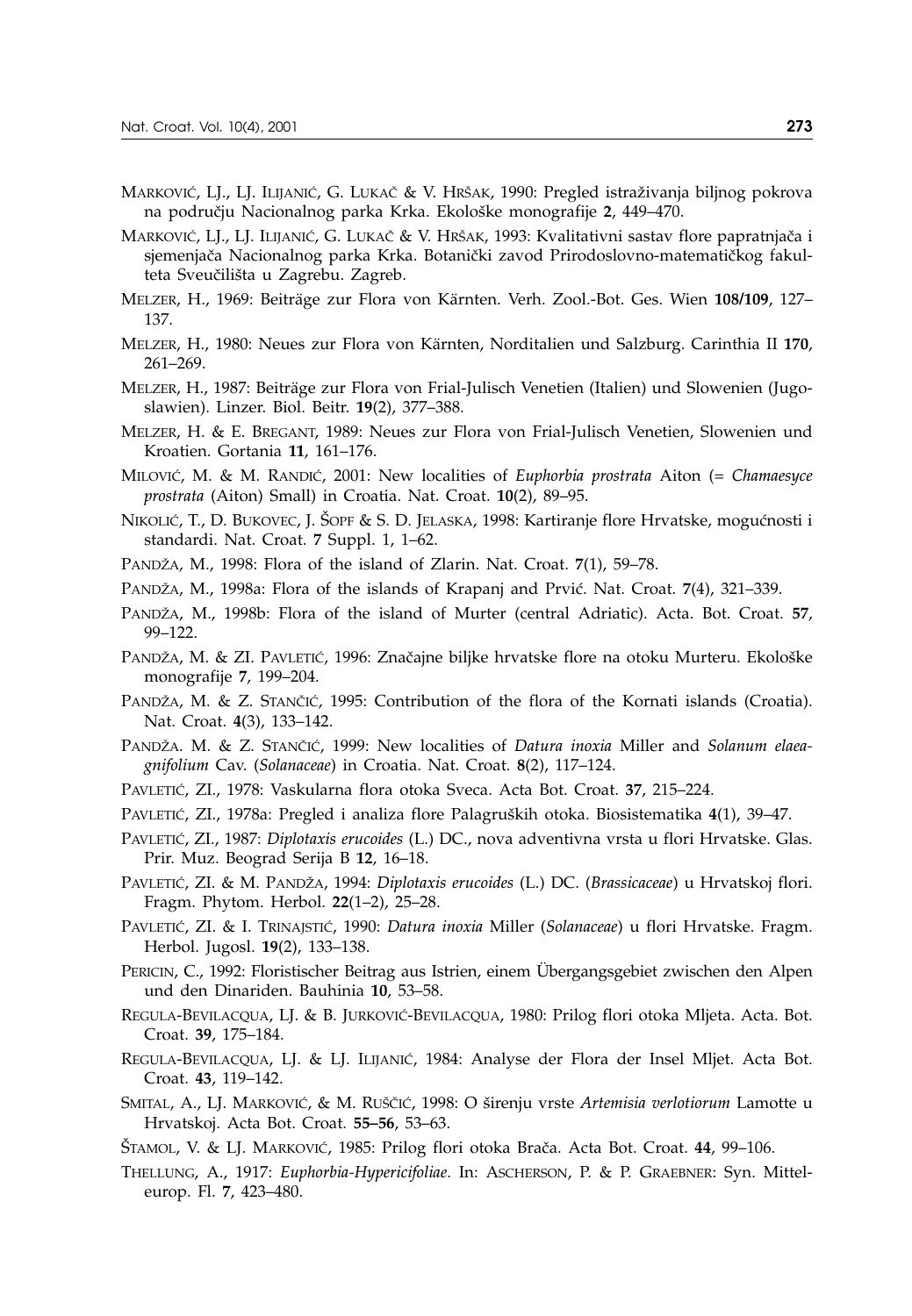- TOPIĆ, J. & B. KUSULJA, 1987: Učestalost vrste *Eleusine indica* (L.) Gaertn. u Slavoniji. Zbornik sažetaka priopćenja trećeg kongresa biologa Hrvatske, Zagreb, p. 111.
- TOPIĆ, J. & B. KUSULJA, 1989: Frequency and abundance of the species *Eleusine indica* (L.) Gaertn. in the Slavonia and Baranja regions. Period. Biol. **91**(1), 174.
- TOPIĆ, J. & N. ŠEGULJA, 1978: Novo nalazište vrste *Eleusine indica* (L.) Gaertn. u Hrvatskoj. Acta Bot. Croat. **37**, 229–230.
- TRINAJSTIĆ, I., 1974: Ein neuer Fundort von *Impatiens glandulifera* Royle in Kroatien. Fragm. Herbol. Jugosl. **40**, 1–6.
- TRINAJSTIĆ, I., 1974a: *Galinsoga ciliata* (Rafin.) Blake in der Ruderal-Flora Kroatiens. Fragm. Herbol. Jugosl. **47**, 1–10.
- TRINAJSTI], I., 1974b: *Galinsoga ciliata* (Rafin.) Blake newcomer in the Flora of Serbia (Yugoslavia). Fragm. Herbol. Jugosl. **47**, 142–149.
- TRINAJSTIĆ, I., 1975: Kronološka klasifikacija antropohora s osvrtom na helenopaleofite jadranskog primorja Jugoslavije. Biosistematika **1**(1), 79–85.
- TRINAJSTI], I., 1975a: *Bidens bipinnata* L. nova adventivna vrsta u flori Hrvatske. Acta. Bot. Croat. **34**, 171–173.
- TRINAJSTI], I., 1977: Cronological classification of the Antropochors. Fragm. Herbol. Jugosl. **2**, 27–31.
- TRINAJSTIĆ, I., 1978: Nova nalazišta vrste *Bidens bipinnata* L. u Hrvatskoj. Fragm. Herbol. Jugosl. **5**(96–105), 5–7.
- TRINAJSTI], I., 1979: Pregled flore otoka Lastova. Acta Bot. Croat. **38**, 167–186.
- TRINAJSTIĆ, I., 1979a: Još jedno novo nalazište vrste *Bidens bipinnata* L. u Hrvatskoj. Fragm. Herbol. Jugosl. **8**(126–135), 5–6.
- TRINAJSTI], I., 1984: Novi podaci o rasprostranjenosti adventivne vrste *Galinsoga ciliata* (Rafin.) Blake u Jugoslaviji. Fragm. Herbol. Jugosl. **13**(2), 63–66.
- TRINAJSTIĆ, I., 1985: Flora otočne skupine Korčule. Acta Bot Croat 44, 107–130.
- TRINAJSTIĆ, I., 1987: *Bidens bipinnata* L. (Asteraceae) nova pridošlica u flori Crne Gore (Jugoslavija). Biosistematika **12**(1), 35–37.
- TRINAJSTI], I., 1993: Vaskularna flora otoka Hvara. Acta Bot. Croat. **52**, 113–143.
- TRINAJSTI], I., 1993a: *Bidens subalternans* DC. u neofitskoj flori Hrvatske. Acta Bot. Croat. **52**, 107–112.
- TRINAJSTIĆ, I., 1996: Pregled flore Kornatskog otočja. Ekološke monografije 7, 161–179.
- TRINAJSTIĆ, I. & J. FRANJIĆ, 1994: Prilog poznavanju rasprostranjenosti vrste Impatiens glan*dulifera* Royle (*Balsaminaceae*) u Hrvatskoj. Fragm. Phytom. Herbol. **22**(1–2), 21–24.
- TRINAJSTI], I. & J. FRANJI], 1995: Ass. *Impatienti-Solidaginetum* M. Moor 1958 (*Calystegion sepium*) u vegetaciji Republike Hrvatske. Fragm. Phytom. Herbol. **23**(1), 25–30.
- TRINAJSTIĆ, I., J. FRANJIĆ & D. KAJBA, 1991: Prilog poznavanju rasprostranjenosti vrste *Echinocystis lobata* (Michx.) Torr. & Gray u Hrvatskoj. Fragm. Herbol. **20**(1–2), 69–74.
- TRINAJSTIĆ, I., J. FRANJIĆ & D. KAJBA, 1993: Dosadašnje stanje rasprostranjenosti vrste *Galinsoga quadriadiata* Ruiz et Pavon (*Asteraceae*) u Hrvatskoj. Fragm. Phytom. Herbol. **21**(2), 117–121.
- TRINAJSTIĆ, I., ZI. PAVLETIĆ, J. FRANJIĆ & Z. LIBER, 1993: Prilog poznavanju neofitske flore makarskog primorja (Dalmacija, Hrvatska). Fragm. Phytom. Herbol. **21**(1), 57–62.
- VISIANI, R., 1826: Stirpium dalmaticarum specimen. Patavii.
- VRE[, B., 1996: New localities of the species *Eleusine indica* (L.) Gaertn. (*Poaceae*) in Croatia and Slovenia. Nat. Croat. **5**(2), 155–160.